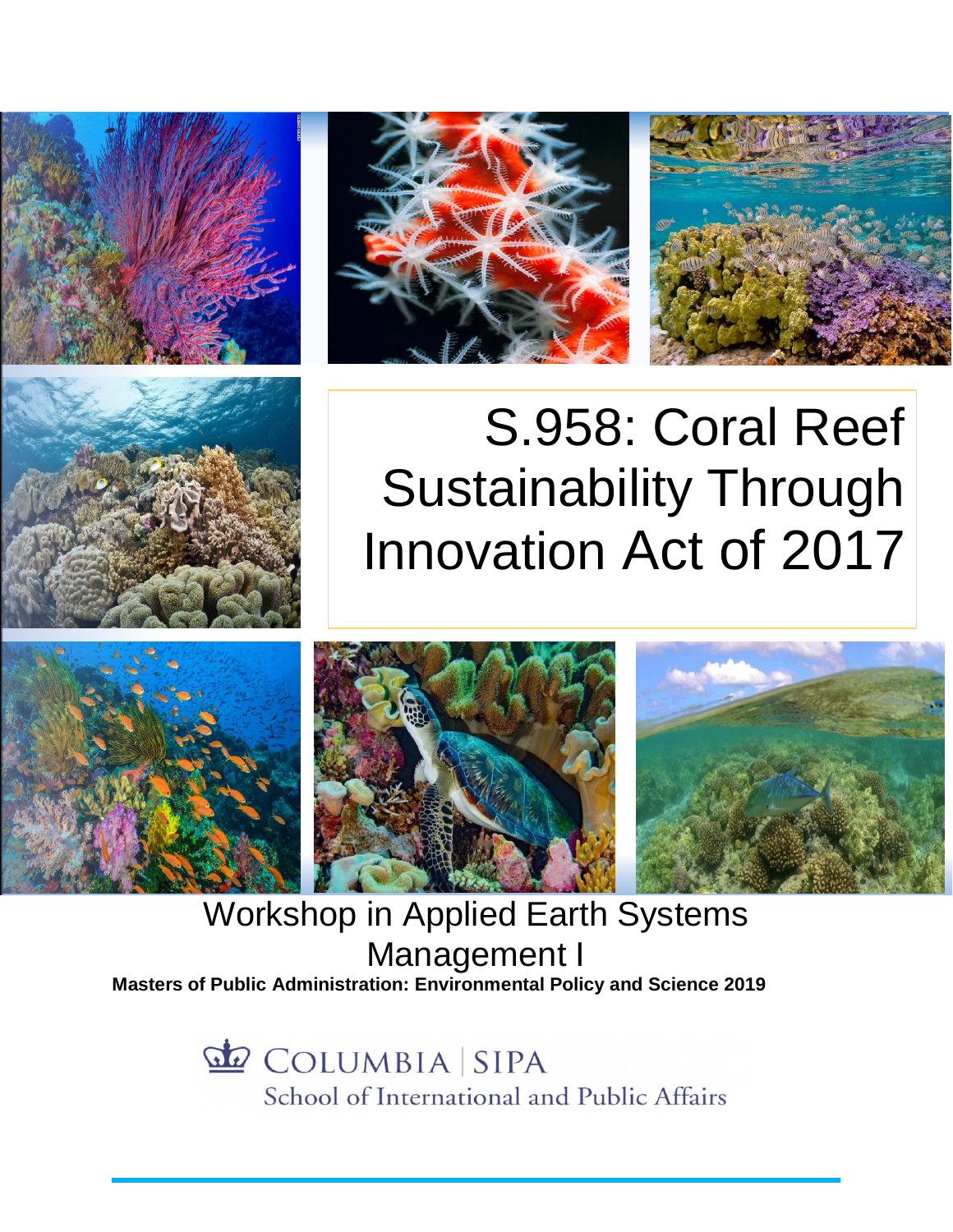

**August 16,2018**

**Faculty Advisor**: Robert A. Cook, V.M.D.,M.P.A.

## **Team Members**:

Olivia Taylor (Manager), Caitlin Harris (Deputy Manager), Alyssa Nielsen, Catherine Louie, Lana Shafransky, Leonard Simon\*, Neha Walani\*, William Hsu, Shirley Binder\*, Xueqian An\*, Samuel Barnes, Anne Leone

\*Final Report Team

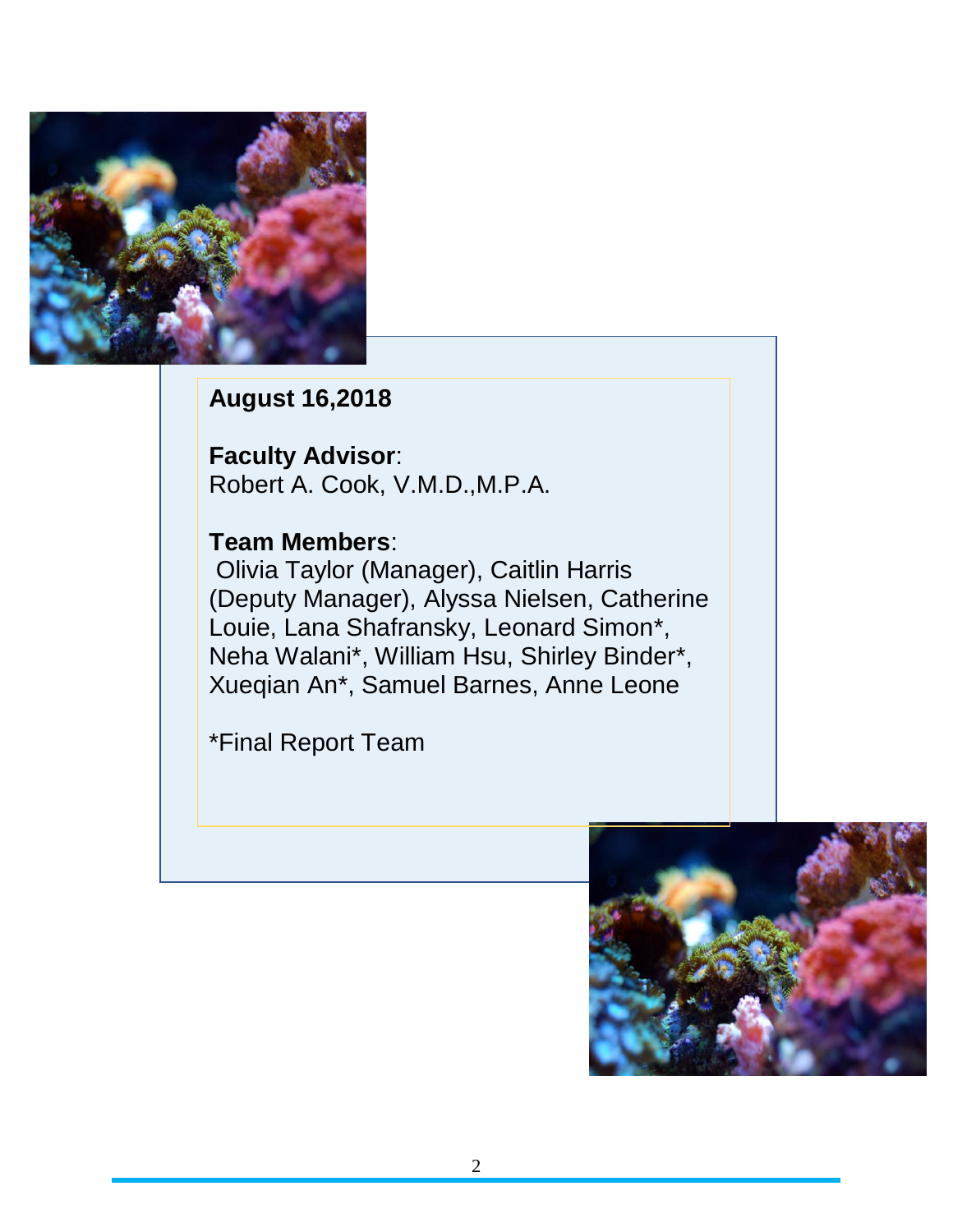# Table of Contents

|           | $\overline{4}$ |
|-----------|----------------|
| $\bullet$ | 5              |
|           | 6              |
|           | $7 - 11$       |
|           | $\overline{7}$ |
|           | 8              |
|           | 9              |
|           | 10             |
|           | 11             |
| $\bullet$ | $11 - 12$      |
|           |                |
|           | 12             |
|           |                |
|           | 14             |
|           | 15             |
|           | 15             |
|           | 16             |
|           |                |
|           | 18             |
|           | $18-20$        |
|           | 18             |
|           | 19             |
|           | 21             |
|           | $22 - 23$      |
|           | 24-29          |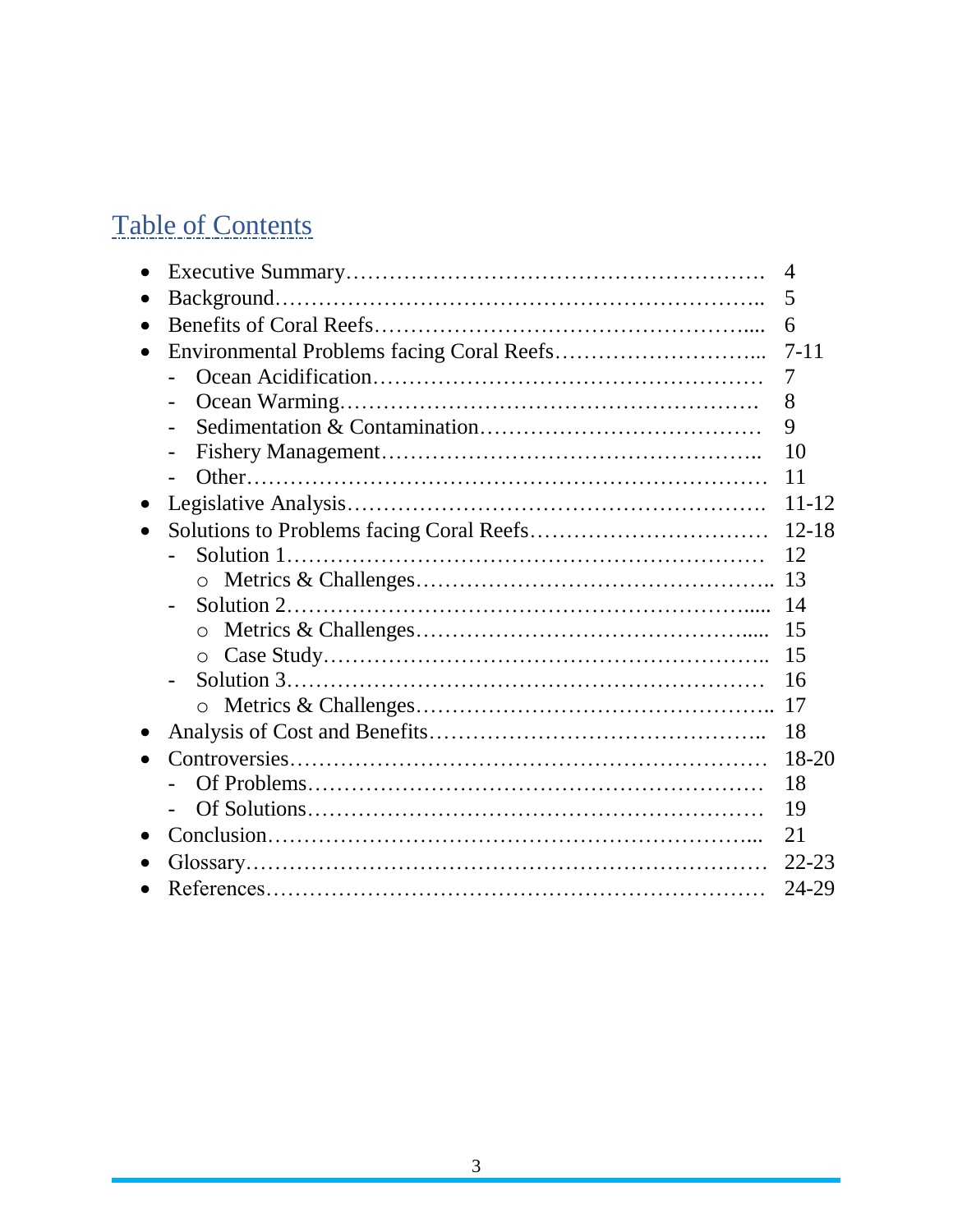## Executive Summary

 $\overline{a}$ 

Corals reefs are a productive ecosystem that provide important ecological services to other marine organisms and humans alike. They provide food and shelter for marine organisms, and coastal protection, tourism and fishing for humans. Less than one percent of the ocean houses all of the coral reefs in the world, but 25% of biodiversity. Unfortunately corals are experiencing life-threatening stress due to anthropogenic causes, which can be divided into two main categories. The global threat at hand is climate change, specifically ocean acidification and warming, caused by an increase in greenhouse gas emissions; and local threats which include sedimentation, contamination, sea level rise and poor fishery practices and management. When corals experience this level of stress, they expel the algae that live symbiotically within them, causing them to lose their color, which can lead to their death.<sup>1</sup>

Due to the multi-faceted challenges that every reef faces, government action is necessary to coordinate a remediative solution, as no single action will suffice. To confront this systemic issue, an integrated approach that brings together coastal communities, fishers, divers, scientists, the tropical tourist industry, chemical manufacturers, fossil fuel companies, and upstream polluters is needed. In the past, such coordinated efforts have been led by the public sector, such as in the case of the experimental restoration of the Islas Marietas reef in Central Mexico (Tortolero-Langarica et al., 2014). The 2015 expansion of the Papahanaumokuakea Marine National Monument in the subtropical waters to the northwest of the Hawaiian archipelago indicates that certain segments of the government recognize the value of reefs and the need to protect them.<sup>1</sup>

The *Coral Reef Sustainability Through Innovation Act of 2017* (S. 958) was recently introduced to the Senate by a Democratic senator from Hawaii, Mazie Hirono.<sup>1</sup> It is a muchneeded comprehensive update to the *Coral Reef Conservation Act of 2000*, reflecting the new data and the intensification of the situation in the intervening years. The Act prioritizes programs that address the following:  $<sup>1</sup>$ </sup>

- 1. Scientific research and monitoring of coral reef degradation
- 2. Monitoring or management of financial hardship
- 3. Projects that address economic harm and job loss caused by coral degradation and ecosystem benefits
- 4. Development of projects to aid rural communities and business
- 5. Development of projects providing management options for impacted tourism industries.

The bill draws on the prize-giving process of the earlier Stevenson-Wydler Technology Innovation Act of 1980, which awarded prizes for technological advances in the United States<sup>1</sup>. From examining the Stevenson-Wydler Act, we can extrapolate the specific mechanisms surrounding the raising and funding of the various prizes given out in the Coral Reef Sustainability Through Innovation Act.<sup>1</sup>

 $<sup>1</sup>$  For references, please see the full Coral Reef Sustainability Through Innovation Act of 2017 Final</sup> Report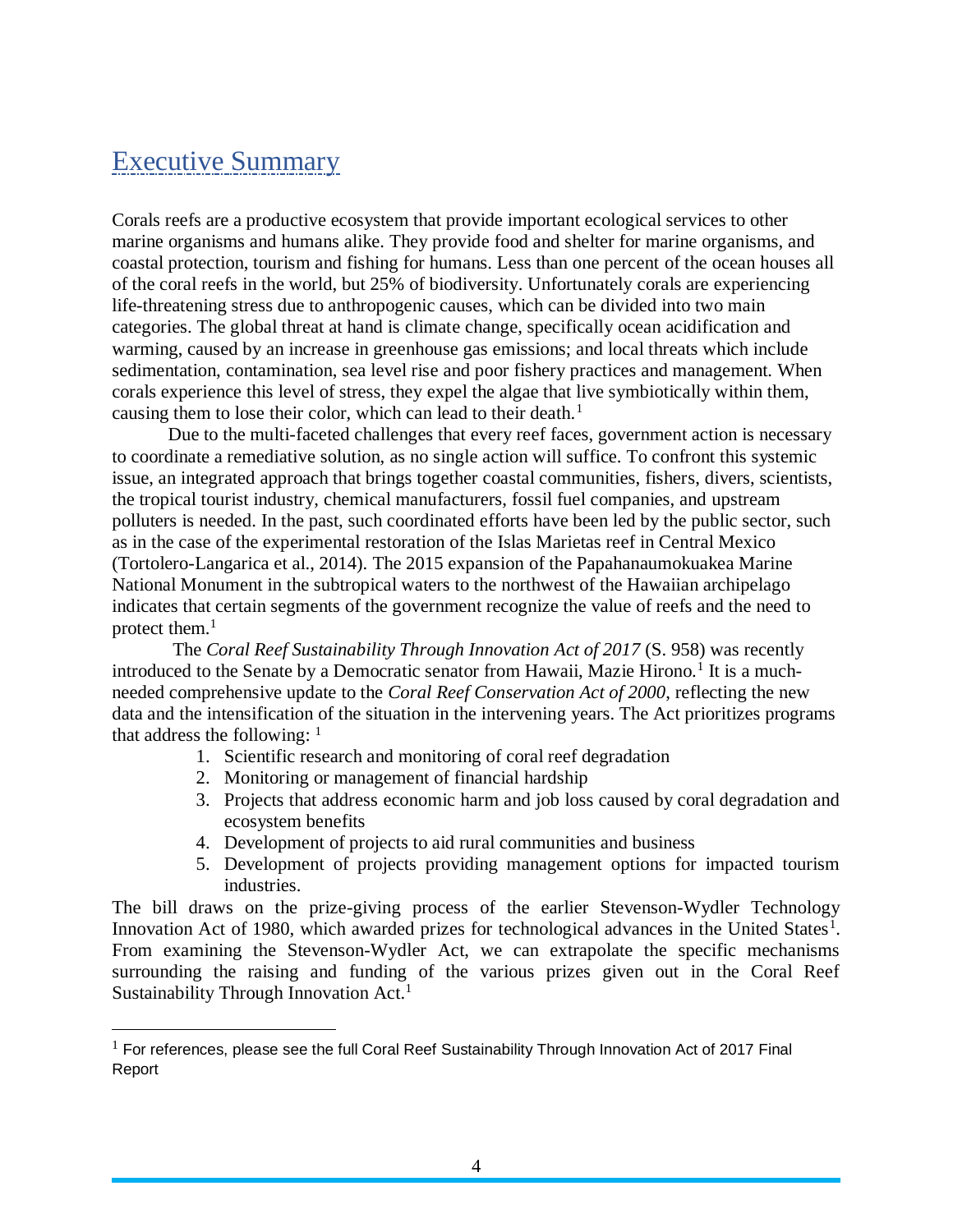# Background

Corals are animals from the phylum Cnidaria that exist as individual polyps and form colonies of thousands. There are two types of corals, the reef-building hermatypic hard corals and the non reef-building ahermatypic soft corals (Sheppard et al., 2009). Photosynthetic, reef-building, hard corals have a calcium carbonate backbone, and are mostly found in shallow warm waters, less than 90 meters deep, with an optimal temperature range from 21-29°C (Barnes,1987). Hermatypic hard corals, unlike the ahermatypic soft corals, form a symbiotic mutually beneficial relationship with an algae called zooxanthellae (Sheppard et al., 2009). The mutualistic relationship is based on the zooxanthellae providing up to 90% of the nutrients that the coral needs to survive by engaging in photosynthesis, and the coral provides a safe habitat to the algae (Barnes, 1987).



*Figure 1: Coral Polyp in mutualistic symbiosis with zooxanthellae (Smithsonian)*

On the other hand, the ahermatypic soft corals, like the fan coral, have a flexible skeleton made of a gorgonin protein and spicules which are clumps of calcium carbonate (Barnes, 1987). These types of corals are capable of living within a wider range of temperatures and depths, including both cold, deep waters as well as warm, shallow waters. In addition, soft corals can exist as part of the hard reef ecosystem. Soft corals also do not form a mutually beneficial relationship with zooxanthellae, (Sheppard et al., 2009) instead their nutrients are obtained through their tentacles, which contain stinging cells called nematocysts that are utilized to trap prey (Barnes, 1987).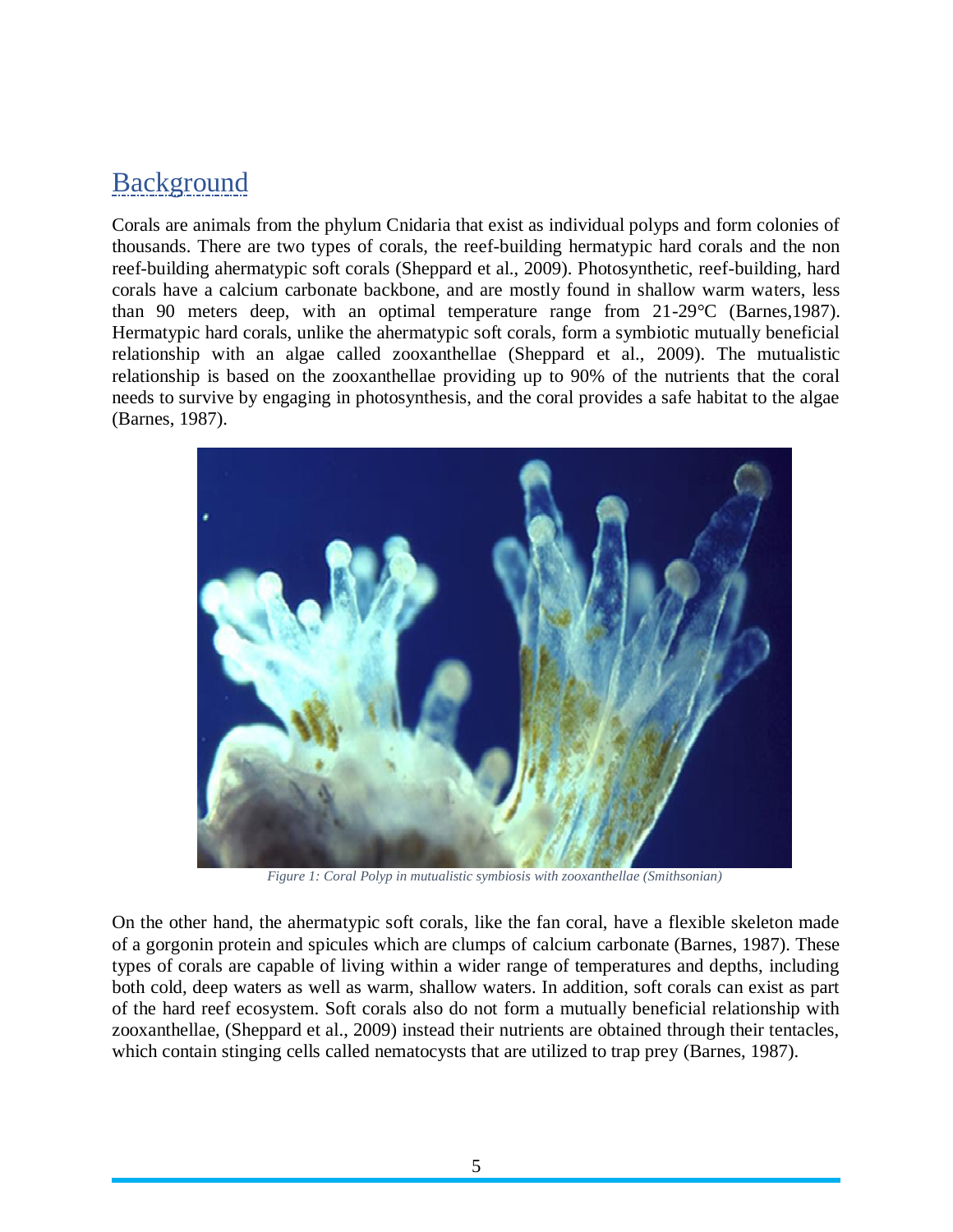Despite the fact that coral reefs cover less than 1% of the world ocean bottom, they support about one quarter of all marine life that depend on coral reefs for food, shelter or species interaction (Anthony, 2016). It is estimated that the global value of ecosystem services is \$145 trillion a year when the total biome area is taken into account. Within the \$145 trillion, a hectare of degraded coral reef contributes \$36,794 per year while a healthy and thriving coral reef contributes up to \$2,129,122 per hectare per year (Costanza, 2014). This estimation takes into account the benefits of coral reefs such as human well-being, public goods, and ecosystem services that support a balanced marine ecosystem.

# Benefits of Coral Reefs

The diversity of coral reef species and their habitats make them one of the world's most productive ecosystems, essential for a healthy ocean, human economies, and sustainable livelihoods. Coral reefs conglomerate the greatest of biodiversity in the ocean, meaning that there is high variability among the marine organisms that inhabit this complex ecosystem. Coral reefs provide goods and services that contribute to human well-being, that is estimated as \$30 billion dollars in net benefits a year (Cesar., et al 2003). With over 500 million people who are dependent on coral reefs around the world, the cost of coral destruction is immense (Branchini et al., 2015).

Tourism and fisheries in particular are two sectors that are heavily dependent on the health of coral reefs. Reefs have sustained coastal communities by providing income and a protein source. Globally, 6 million metric tons of fish catches per year are harvested from fisheries associated with coral reefs - accounting for one quarter of the total catch in developing countries (Evans et al., 2002). Overall, a healthy thriving reef can potentially provide \$5.7 billion dollars from fisheries alone (Chen., et al 2015). In the U.S. alone, commercial fisheries dependent on coral reefs are valued at over \$100 million dollars annually, plus an additional \$100 million dollars from recreational fisheries (NOAA, 2017a).

Coral reefs' beauty has inspired an entire tourism industry and lifestyle, which is part of the main economy of many developing coastal countries. Snorkeling and diving are among the most popular tropical tourist activities, generating a net profit of around \$9.6 billion dollars each year [\(Cesar et al 2003\).](http://eprints.uberibz.org/48/1/Rappor03.pdf) Just in the Caribbean Region alone, the tourism industry is worth \$89 million dollars. It generates around \$1.5 billion dollars per year in the Great Barrier Reefs, and \$1.6 billion dollars annually in Florida [\(Chen., et al 201](https://pdfs.semanticscholar.org/f1c3/c837deafaa932c5d56e57bb36dc5a2b74885.pdf)5).

Other important ecosystem services coral reefs provide do not necessarily generate direct capital such as coastal protection, which has been grossly undervalued. Reefs act as a natural barrier and coastal buffer from weather events in coastal zones, reducing swells and wave energy and protecting coastal infrastructure, activities and human lives (Pascal et al., 2016). A reef can reduce up to 97% of the average wave energy and 84% of the wave height, preventing flood and damages that will cost money to the coastal communities and government. Additionally, 64% of coral reefs are located around highly populated coastal areas in developing countries, which are scarce of resources to recover from increasing severe weather events as a result of climate change (Pascal et al., 2016). The expected increase in severe weather events will elevate the costs of artificial dikes to \$12-71 billion dollars per year by 2100. The act of conserving and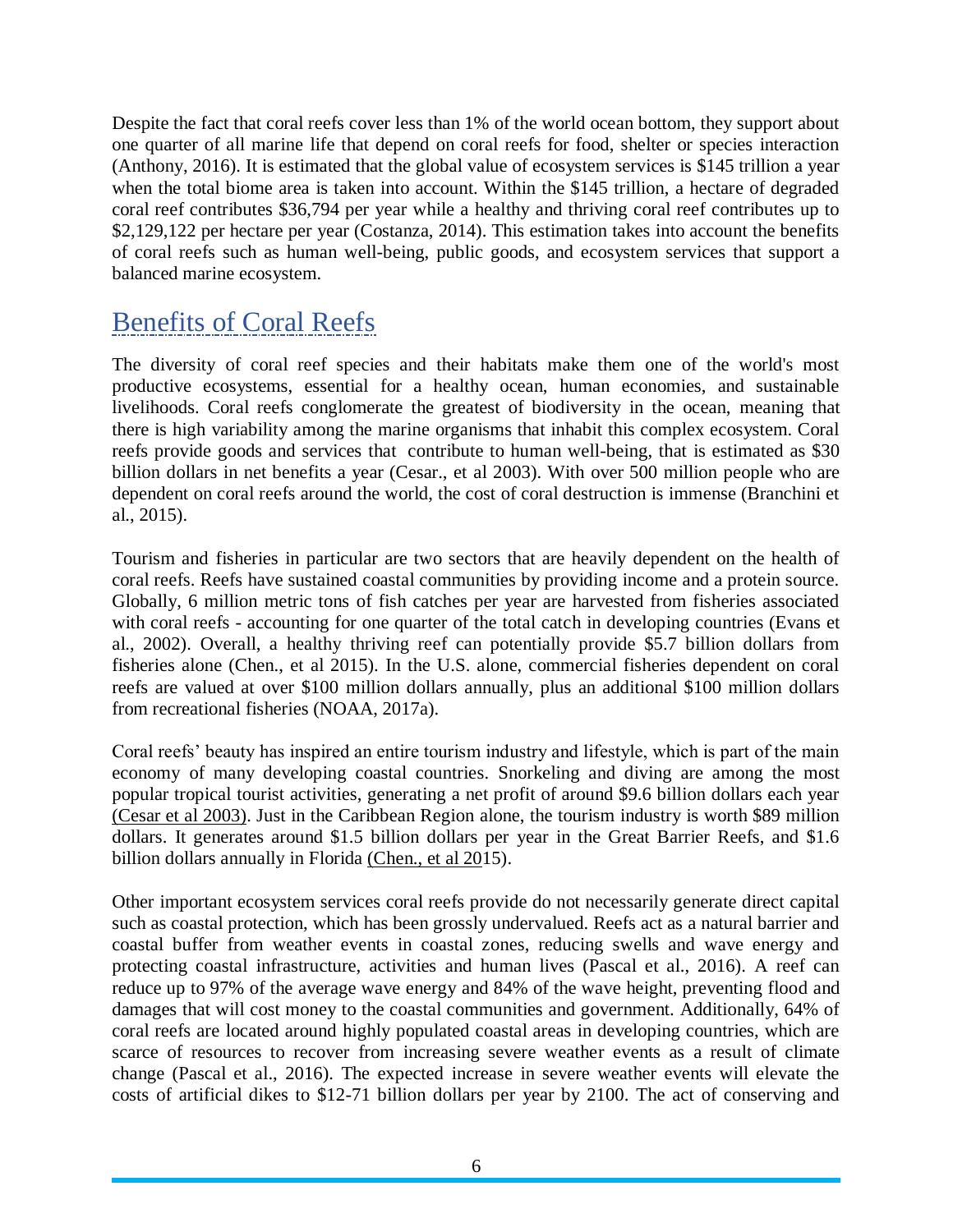restoring coral reefs for coastal protection purposes would significantly decrease the amount of associated costs from other flood prevention methods such as the artificial dikes, which are less cost effective than conservation and restoration of coral reefs for coastal protection (Ferrario et al., 2014).

# Environmental Problems Facing Coral Reefs

Even though coral reefs are essential ecosystems for at least one third of marine species as well as human economies and livelihoods, they face threats leading them towards extinction. Deep cold water corals mostly face threats related to sea mining, pollution and bottom trawling. Hard photosynthetic reef building corals face the aforementioned threats and others such as degrading fishing practices, rising ocean temperatures, rising sea level, ocean acidification and sedimentation. These problems not only cause environmental degradation and loss in biodiversity, but also cause financial hardship and economic losses in coastal communities and industries that are dependent on them.

Currently, the most prominent threat to coral reefs is climate change which is very difficult to assess as it causes the warming of the oceans, acidification, sea level rise and change in weather patterns; all of which have detrimental effects on coral reefs. Climate change is rapidly occurring because of the burning of fossil fuels for energy and other industrialized processes which has increased greenhouse gas emissions. This has caused an increase in the greenhouse effect responsible for global warming. Greenhouse gases like carbon dioxide  $(CO<sub>2</sub>)$  trap heat in the atmosphere and radiate it back to the earth's surface. Climate change will also result in an increase in sea level, which limits the sunlight available to zooxanthellae, the algae that live within corals and produce nutrients through photosynthesis.

## Ocean Acidification



*Figure 2: Calcium Carbonate Skeleton Dissolving Over Time (NOAA)*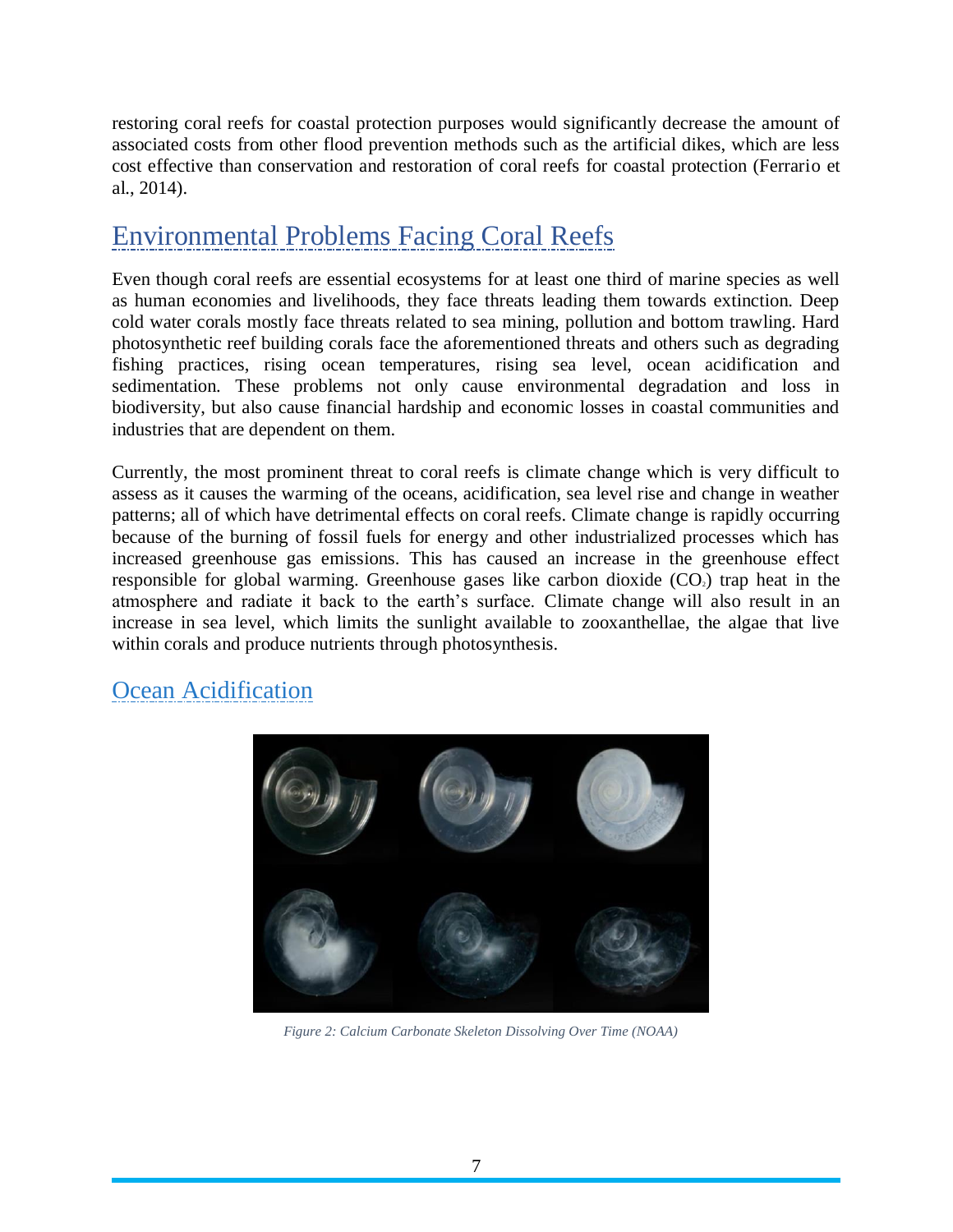The ocean acts as a  $CO<sub>2</sub>$  sink, reducing the concentration of this molecule in the atmosphere. An excess dissolution of  $CO<sub>2</sub>$  causes a respective decline in the pH level of the ocean thus leading to ocean acidification. When fossil fuels are burned, they release carbon dioxide into the air. When dissolved in the ocean, carbon dioxide reacts with the water releasing hydrogen ions, this reaction is responsible for decreasing the pH and thus making the water more acidic (Albright et al., 2018). Laboratory studies predict that acidification will have a detrimental effect on the marine ecosystem, especially in biotic calcification and reef diversity if the pH reaches below 7.8. The acidic waters create a dissolving effect in coral skeleton, thus reducing biomass of the colonies and calcification (Fabricius et al., 2011). The hydrogen ions bond with carbonate, which prevents calcium ions from bonding with carbonate to form calcium carbonate. Hard corals depend on the formation of calcium carbonate to secrete and grow their skeletons, therefore lower concentrations of calcium carbonate molecules in the water will inhibit corals' efficiency to repopulate and increase biomass (Albright et al., 2018).

#### Ocean Warming

Global climate change causes the rise in ocean levels and sea surface temperature. An increase in sea level will result in an increase in the distance between the symbiotic algae, zooxanthellae, and the sea surface. These photosynthesizing algae will then receive less sunlight, which will result in less production of nutrients for the coral polyp. Due to the loss of these nutrients usually produced by the algae, the corals will have a hard time surviving.

An increase in temperature has caused a variety of problems related to ocean health that include change in weather patterns and currents, an increase in frequency and severity of storms, an increase in sea level rise and the most direct effect in corals: bleaching. Coral bleaching occurs when the zooxanthellae that live inside the polyp tissue become distressed due to an outside force, such as ocean warming, and leave the polyp. By leaving, the coral loses 90% of its nutrient source that the algae provides with photosynthesis. Bleaching will occur when temperatures rise above the standard 25-29 degree Celsius range for an extended period of time (Gross, 2006). Bleaching does not necessarily mean death for the coral because the zooxanthellae can return to their host if conditions return to normal. However, if the conditions persist within a certain amount of time, then the coral will die of nutrient depletion.



*Figure 3:Greenhouse Effect (Medium)*

 $\overline{a}$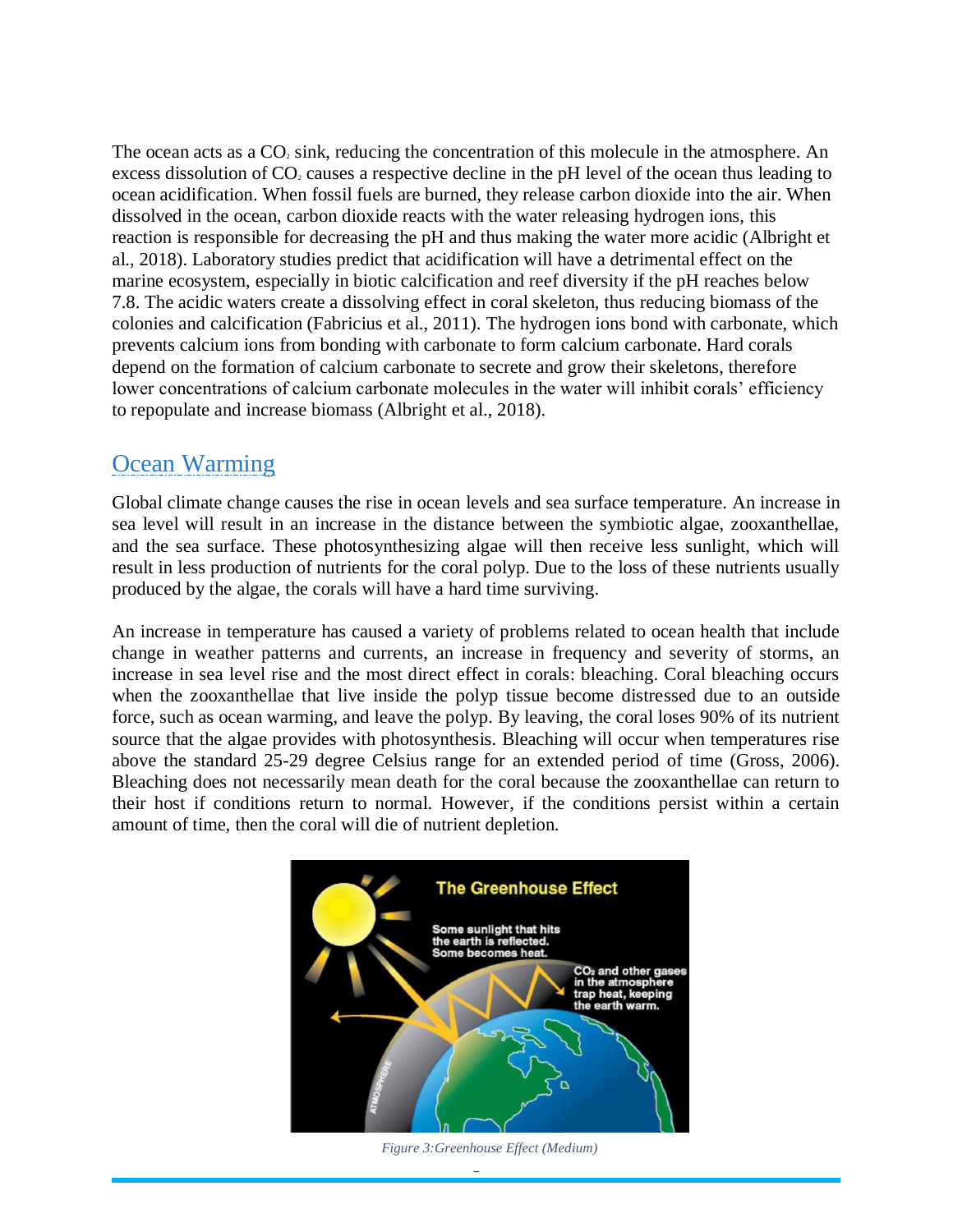Another cause of increasing ocean temperature, inducing bleaching, is the periodical El Niño Southern Oscillation or ENSO. El Niño occurs when the waters of the Equatorial Pacific become warmer and the eastern winds get weaker, reducing the mixture of cold and warm water, moving warm water currents east towards the coast of Peru (NOAA, 2017d). El Niño occurs naturally, but it has been intensifying with global warming, causing episodes of widespread bleaching across the Pacific. The last El Niño episode in 2015-2016 caused the third largest mass bleaching event in history - impacting approximately 70% of tropical coral reefs (Hughes et al., 2017; NOAA, 2017b).

#### Sedimentation & Contamination

Other anthropogenic stressors that influence the health and biomass of coral reefs are land-based sedimentation and contamination. Construction, agriculture and deforestation create sediments and excess nutrients that without proper land base management are carried into the ocean via rivers and other water sources, through a process called runoff. Runoff causes three primordial problems: (1) excess nutrients in the water, (2). increased amount of suspended particles in the water column and, (3) particle settlement on top of corals that can bury them (Fabricius, 2005). Pesticides and fertilizers used in agriculture and construction are nutrient-rich and used by external algae that settles on top of the coral. This algae uses up oxygen and prevents light from reaching the corals (Piniak, 2004). The increase in phytoplankton and suspended particles carried from rivers directly decrease the sunlight that reaches the coral, thus decreasing photosynthesis rates (Fabricius, 2005). The same happens when particles settle on top of the corals; the sediments bury the coral and prevent light from reaching the zooxanthellae, ceasing photosynthesis, eventually killing the coral from nutrient starvation (Piniak, 2004).



*Figure 4:Oxybenzone effecting coral (Craig Downs)*

Other chemicals carried by runoff can be toxic to corals and can cause direct negative impacts on their immune system, leaving corals more susceptible to disease caused by naturally occurring viruses and bacteria. Additionally, other chemicals like oxybenzone and octinoxate used in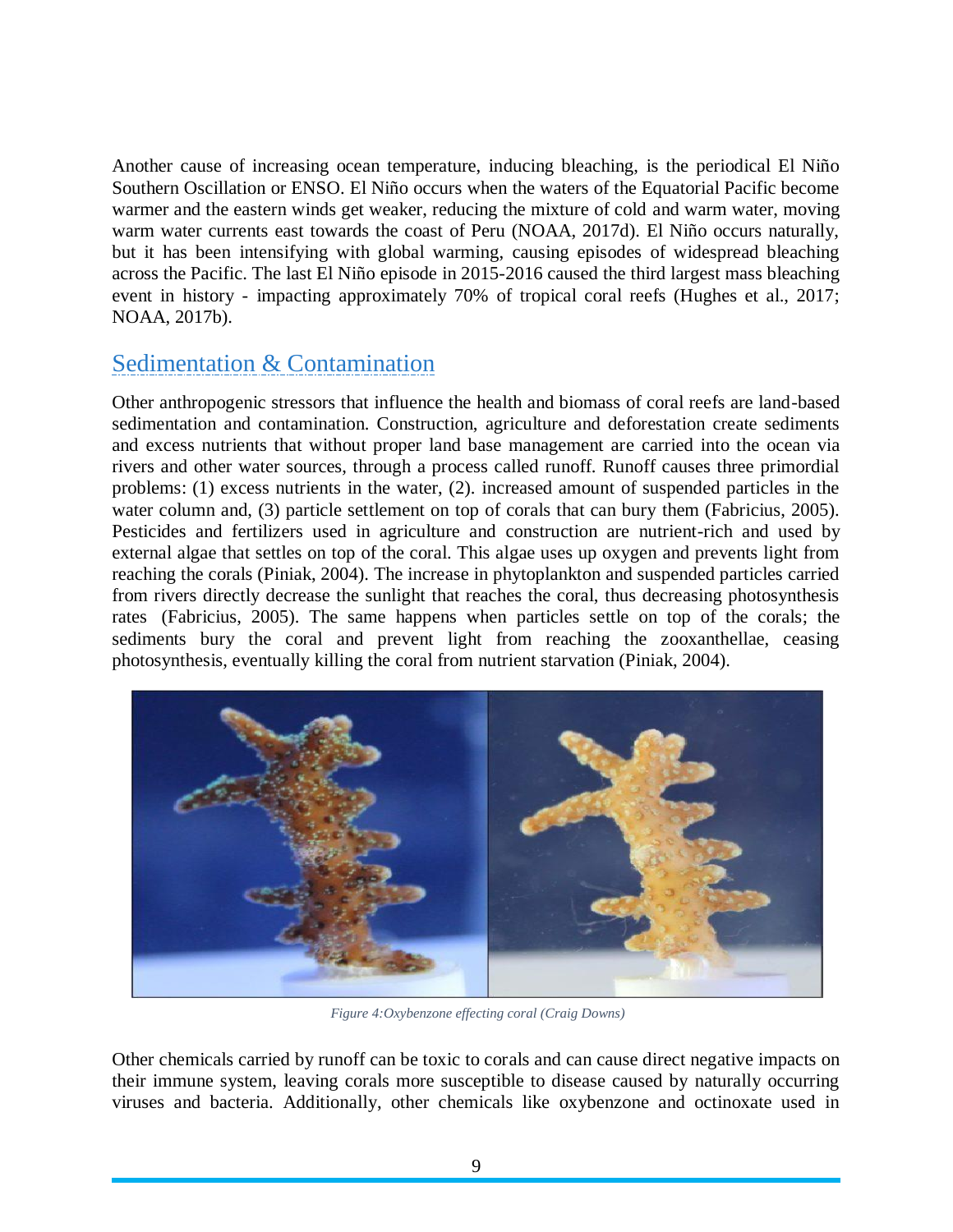sunscreens are toxic to corals, increasing the rate of diseases even in minimal concentration and can lead to an increase in probability of bleaching. An experiment by Danovaro et al., (2008), showed that a minimal concentration of 10 μL/L of sunscreen can cause bleaching after only 96 hours in addition to other detrimental effects to coral health.

Land based pollution accounts for 80% of solid waste in the oceans. This has become a global problem and the United Nations reports that if this continues into 2050, there will be more plastic than fish in the sea (United Nations, 2018). Lamb et al., (2018) conducted an experiment on the impact of macroplastic in coral specimens. The experiment found that the chances of disease in coral before coming in contact with plastic is about 4%, but after coming in contact with plastic, the chances increased to 89%. Interaction with plastics can carry coral-harming diseases and plastics themselves can inhibit corals' ability to feed thus increasing stress. This can contribute to a compromised immune system in coral, making them more susceptible to illness. Additionally, research has shown that coral polyps are ingesting microplastics due to their similar size to sand and planktonic organisms, which they normally feed on (Hall et al., 2015). Plastics are difficult or impossible to digest when eaten, meaning that corals will not filter feed enough to sustain themselves after the microplastic is ingested (2015).

Lastly, another source of pollution that accounts for part of the other 20% of solid plastic waste pollution in the ocean is vessel equipment including fishing gear, nets and lines (United Nation, 2018). Nets, in particular, also affect reefs when lost or discarded. These nets are commonly referred to as ghost nets. These nets travel in the water column until they get tangled or settle on reefs, disrupting the light, and potentially dragging and breaking coral structures (Bruckner et al., 2005).

#### Fishery Management

Poor fisheries management, which consist of overfishing and poor fishing practices in both industrial and small-scale artisanal fisheries, have become a problem for an array of ecosystems and species. The commercial demand has increased the fishing efforts, and technology has allowed fishing in deeper zones far from the coast. Industrial fishing includes bottom trawlers that drag everything in the way of the net, this includes target species like shrimp and non-target bycatch fish, invertebrates, corals, sponges, and other sessile and tiny specimens. The indiscriminate killing of non-target species results in a shift of balance in the coral ecosystem and loss of biodiversity (Clark et al., 2010).

Other coral reef small-scale fisheries target herbivore species, like parrotfish. The parrotfish trim coral polyps, clearing it from algae settlements and preventing an overgrowth of the same, thus maintaining a balance of macroalgae and coral growth. When herbivore populations decline, the algae that is positioned on top of the corals grows freely, covering the polyps and thus asphyxiating the colonies (Bozec et al., 2016).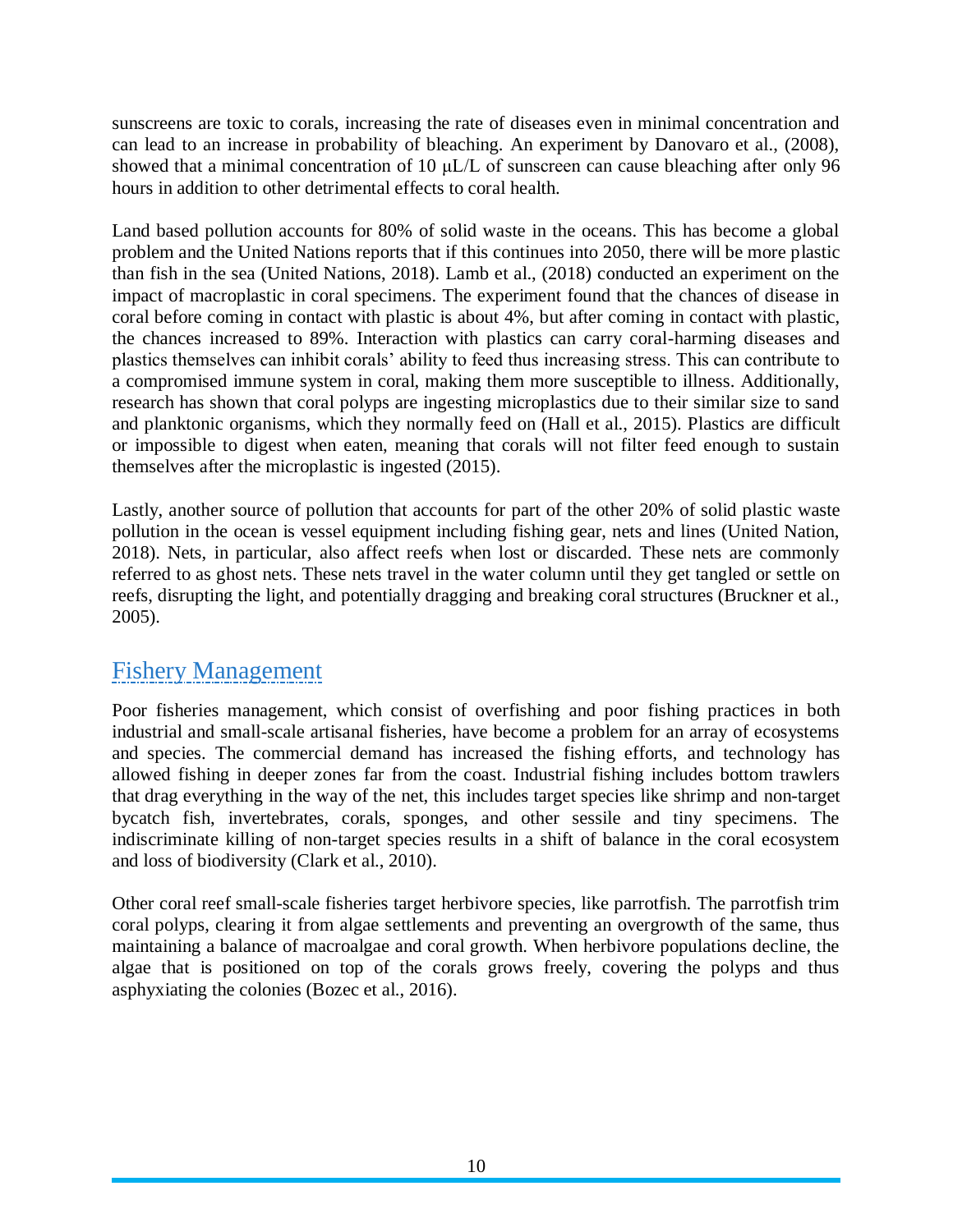Additionally, other poor fishing practices include cyanide and dynamite fishing. Both are destructive practices that kill everything in their path. Cyanide is used to lull fish for the aquarium trade, poisoning coral polyps, and leading to bleaching (Jones et al., 1999). Blast or dynamite fishing can kill schools of fish, causing them to float to the surface, and become more easily collected. The explosion breaks up the calcium carbonate backbone, destroying the reef.



*Figure 5: Parrotfish eating algae off coral (Ken Marks)*

On the other hand, the blast can damage and kill other non-target species that are undesired by fishers. This will eventually reduce biodiversity and throw off the balance required for proper ecosystem function (Mcmanus et al., 1997). Both practices are prohibited in almost every country but are still an issue in some parts of Asia and Africa.

## **Other**

Disruptive fisheries, pollution, and warming ocean temperatures affect some species while benefiting others. Massive algal blooms caused by nutrient runoff and warm waters are known to asphyxiate entire reefs (Diaz-Pulido et al., 2007). Loss of herbivores like sea urchins and parrotfish allows algae to settle in corals with no predators to clean it. Overgrowth of species such as the crown of thorns starfish (*Acanthaster* spp.), which preys on coral polyps, is now the second top cause of coral mortality in the Great Barrier Reef (Hoey et al., 2016).

Different impacts mentioned above have supported the outbreaks of the crown of thorns starfish. The first hypothesis to explain the outbreaks was the "predator removal hypothesis," which supports the idea that the outbreaks were a result of a shift in ecosystem balance, due to fisheries of the predominant crown of thorns predators like the giant triton (*Charonia tritonis)* (Cowan, Pratchett, Messmer, & Ling, 2017). On the other hand, other studies support that increased food availability due to nutrient-rich waters from agricultural runoff and warm temperatures increases survival and development rate of the larvae (Uthicke et al., 2015).

# Legislative Analysis

As a way to combat the problems facing coral reefs mentioned above, a Democratic senator from Hawaii, Mazie Hirono, proposed new legislation to the Senate for future review. The legislation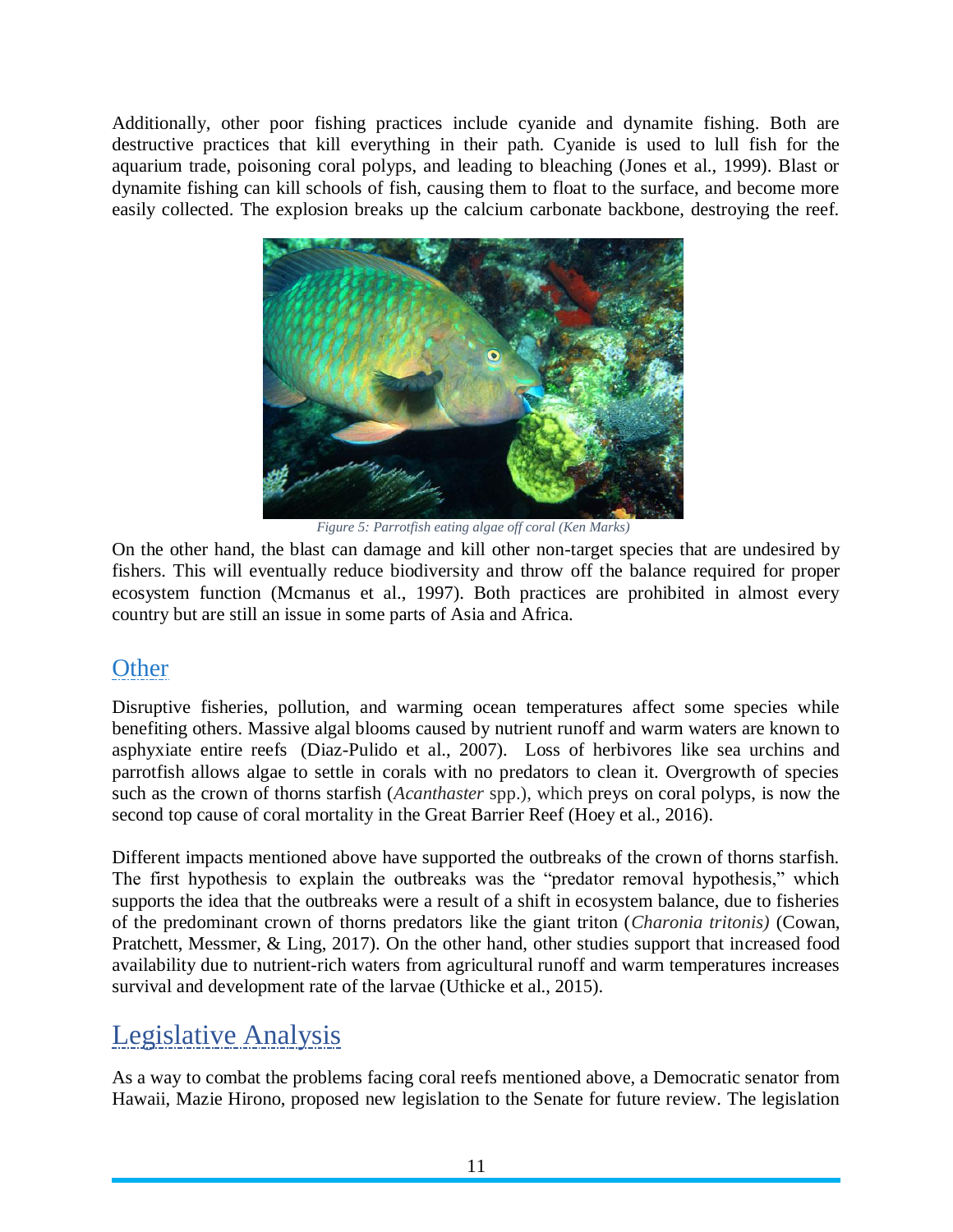at hand is S.958: The Coral Reef Sustainability through Innovation Act of 2017 (hereafter referred to as "the bill"). The main purpose of the bill is to fuel further innovation and research surrounding the prevention of coral reef degradation and financial hardship to coastal communities dependent upon corals. This legislation is an amendment to the Coral Reef Conservation Act of 2000, which was created to halt the coral degradation occurring across the world. The Coral Reef Sustainability Through Innovation Act seeks to achieve its primary goals through facilitating prizes and incentives for innovative solutions and research on coral reefs and coastal communities through competitions. Government agencies would be the main actors in creating the different prize competitions. The monetary prizes are awarded according to five main priorities: (Mazie Hirono, 2017)

- ➢ Priority 1: Sustainability and growth of coral reef research
- $\triangleright$  Priority 2: Scientific management of coral reefs
- ➢ Priority 3: Economic management of coral reefs in communities
- ➢ Priority 4: Creation of communal advancement
- $\triangleright$  Priority 5: Aid tourist communities

The bill draws on the prize-giving process of the earlier Stevenson-Wydler Technology Innovation Act of 1980, which awarded prizes for technological advances in the United States. From examining the Stevenson-Wydler Act, we can extrapolate the specific mechanisms surrounding the raising and funding of the various prizes given out in the Coral Reef Sustainability Through Innovation Act. Funds are allocated on a competition-by-competition basis, in which these funds are disbursed from monies coming from either the government or the private sector. There is a maximum amount of prizes and disbursements that can be distributed over each prize competition (Stevenson-Wydler Technology Innovation Act of 1980, 1980).

There are many benefits to the bill and the prize model it seeks to follow. The concept of an innovative competition and prize allows for an increased amount of novel ideas that may have not been originally thought of without the incentive of the competition spurring innovative thoughts and behaviors. Another benefit of this model is runner ups, who have still come up with innovative ideas, can further develop their ideas and be able to raise more awareness and thus subsequent research for the coral reef topics at hand.

## Solutions to Problems Facing Coral Reefs

The Coral Reef Sustainability Through Innovation Act of 2017 focuses on local solutions to the challenges facing corals. As ocean warming and acidification accelerate in the coming decades, local solutions to reduce coral degradation, increase monitoring, and forge economic opportunities for coral dependent communities are critical. The prize categories created by the bill will promote innovative solutions to the challenges facing corals. The following section will address three solutions that fall within the priority prizes designated by the bill.

# Solution 1: Scientific Research and Monitoring of Coral Reef **Degradation**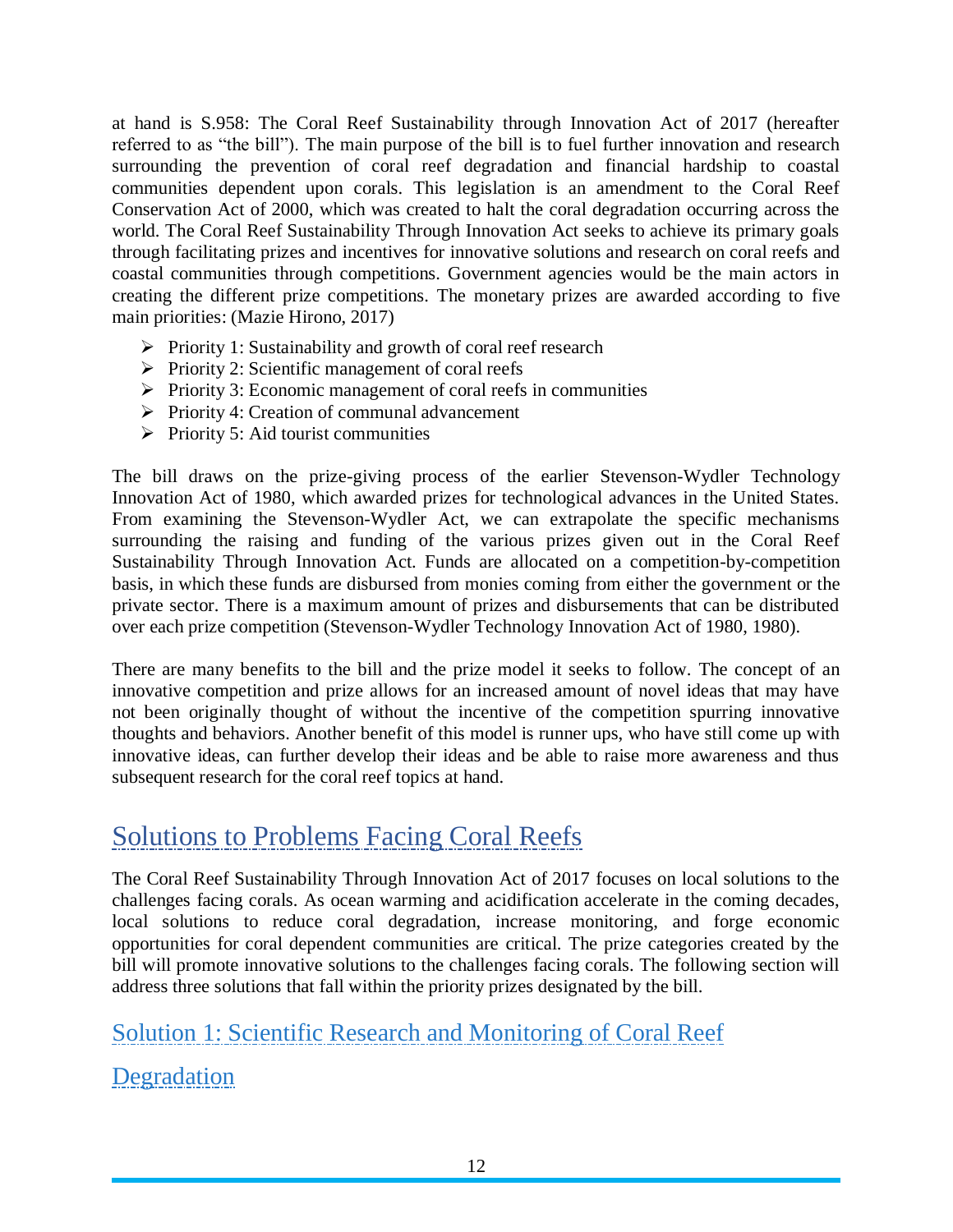In order to mitigate coral degradation, the Coral Reef Sustainability through Innovation Act of 2017 will address scientific research that focuses on increasing the resilience of corals. Four possible programs that could be beneficial and are eligible for the prizes in the act are: (1) asexual propagation in coral nurseries; (2) sexual reproduction in labs; (3) the pairing of coral with hardier algae; and (4) the reduction of contaminants and sediment runoff.

Assisted reproduction through sexual and asexual reproduction is an important solution that uses technology and different scientific methods to further assist in coral's natural adaptation. Efforts that utilize a coral's asexual reproduction for restoration are reliant on fragmentation to increase the number of corals and the rate at which they grow. When corals are fragmented below a certain size, they shift their resources towards accelerating their growth rate as a competitive strategy to gain access to more resources and space for security (Forsman et. al 2015). Fragmenting corals then forces corals to grow at an accelerated rate for eventual outplanting in areas chosen for restoration. Non-governmental organizations (NGOs) such as *Coral Restoration Foundation,* based in the Florida Keys, are working toward replenishing degraded reefs. The *Coral Restoration Foundation* fragments branches of healthy *Acropora* spp. colonies that have survived difficult climates and bleaching events, and place them in underwater *in situ* nurseries. These nurseries are sheltered, shallow-water locales where humans are able to propagate and grow new corals. After they grow to a sufficient size, they are grafted back into degraded reefs (Forsman et. al 2015).

Corals also reproduce sexually; this method of reproduction is the basis for their genetic diversity, and scientists are using it to their advantage. Researchers at the Smithsonian Tropical Research Center and the Mote Marine lab are using genetic engineering and crossbreeding to enhance coral diversity and resilience to climate change (van Oppen et. al, 2015). Parkinson et al., (2018) shows that there are species of corals that already have natural resistance to changes in the environment. The genetic resilience of these corals can be utilized through breeding for these traits within species and cross-breeding between species (van Oppen et. al, 2015). However, this research is still being done in the lab, and there is uncertainty in how these corals will succeed in nature, as the resistance to environmental change in modified corals is not yet well established. The research expects the genetic diversity to increase resilience and survival even after a bleaching event (Parkinson et. al, 2018).

Other methods that are still being researched include increasing coral resilience by pairing coral polyps with temperature-resistant zooxanthellae or hardier algae. Silverstein et al. (2017) reported that different types of zooxanthellae can resist more thermal stress than others. Scientists from the Rosenstiel School of Marine Science of the University of Miami are embarking in trials where they are pairing coral polyps with this type of symbiote, which may mean a new hope in the restoration of reefs. Scientists are optimistic that this will allow corals to withstand warmer temperatures and avoid future bleaching (Glynn, 2017).

Another way to increase coral resilience is by reducing other external stressors including land based runoff from rivers, which carries sediments and contaminants. Oleson et al. (2016) conducted a program in Hawaii that addressed sedimentation from agricultural lands via erosion from dirt roads. They engaged different models to target sedimentation "hot spots" in the roads that contribute the most to the erosion. Their goal was to show that a land scale policy that can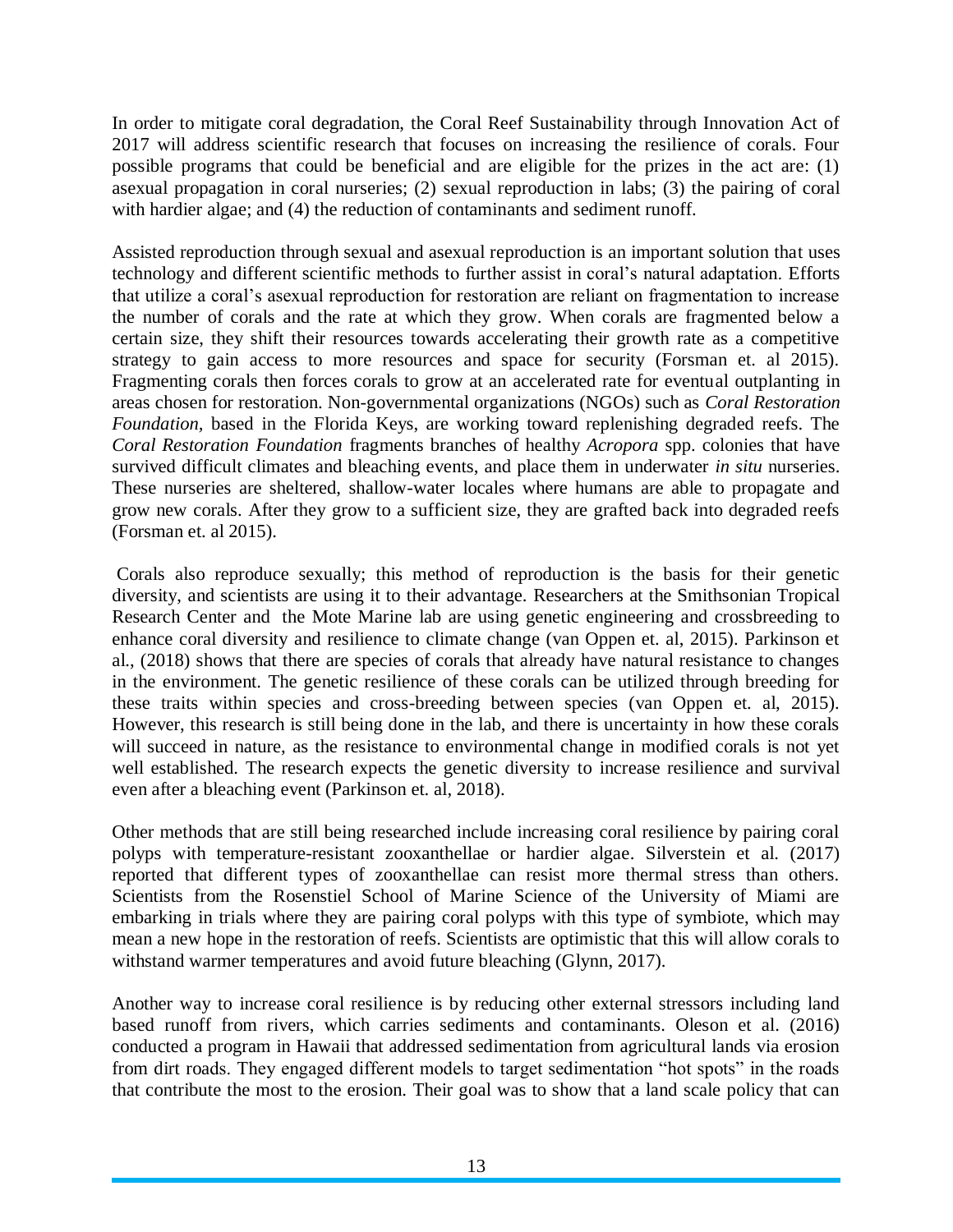address the problem at a low cost is achievable, ultimately benefiting both the agricultural community and the corals.

#### Metrics & Challenges

One of the metrics for measuring the success of assisted adaptation is the percent settlement per year of corals after the adapted corals are planted on surfaces in the ocean (Lirman et al., 2016). Measuring percent settlement involves measuring the number of newly settled larvae every two months (Martinez et al., 2013). If the amount of living corals present in the area of the assisted reef is higher after each two-month interval than in a control area, the settlement could be considered successful. However, the scale and feasibility of assisted adaptation is a challenge when it comes to reducing coral degradation. In nurseries, the total cost of producing about 66,000 juvenile corals is around \$624,000 USD for a single species (Nakamura et al., 2011). Because there are about 800 species of hard corals in the world and mortality rates are high in juvenile corals, assisted adaptation in nurseries would be too expensive to carry out for every single species (Evans et al., 2002).

## Solution 2: Addressing Financial Hardship and Economic Harm in

## Coastal Communities

Coral reefs support huge amounts of biodiversity and benefit many millions of people as a source of food and income (Cinner et al., 2018). Solutions that alleviate the financial hardships in coral dependent communities include the establishment and successful management of marine protected areas (MPAs), and the wider adoption of sustainable fishing practices.

MPAs can reduce long-term economic hardship that communities face related to coral degradation. MPAs allow coral based ecosystems to recharge - providing a safeguard for the economic benefit and ecosystems services they produce. MPAs in the United States fall under the following categories: 1. No use zone, which prohibits every activity including tourism in their boundaries; 2. No take zones, which prohibit extraction activities like fishing; 3. Buffer zones, which are transitional areas between no take zones and multi-use zones; and, 4. Multi-use zones, which allow all tourism, aquaculture, and fishing activities.

The United States has over 1,700 MPAs, only 7% of which are "no take" zones and, of these 1,700 MPAs, 76% are controlled by state and territorial governments (Gass et al., n.d.) . While there are locally managed MPAs, these do not amount to a large percentage of managed area, as the federal government still manages 60% of the total MPA area. Within the United States, only 14% of MPAs are home to tropical coral reefs.

The proper management of MPAs not only benefits affected coral reefs through proper conservation of ecosystems, but also creates a safer environment for fish to grow and reproduce. The establishment of no-take zones in critical habitats used for spawning and reproduction allows for marine organisms to replenish, both in number and in size (Soler et. al, 2015). The fish within the no take zone will ultimately overpopulate the protected area, resulting in a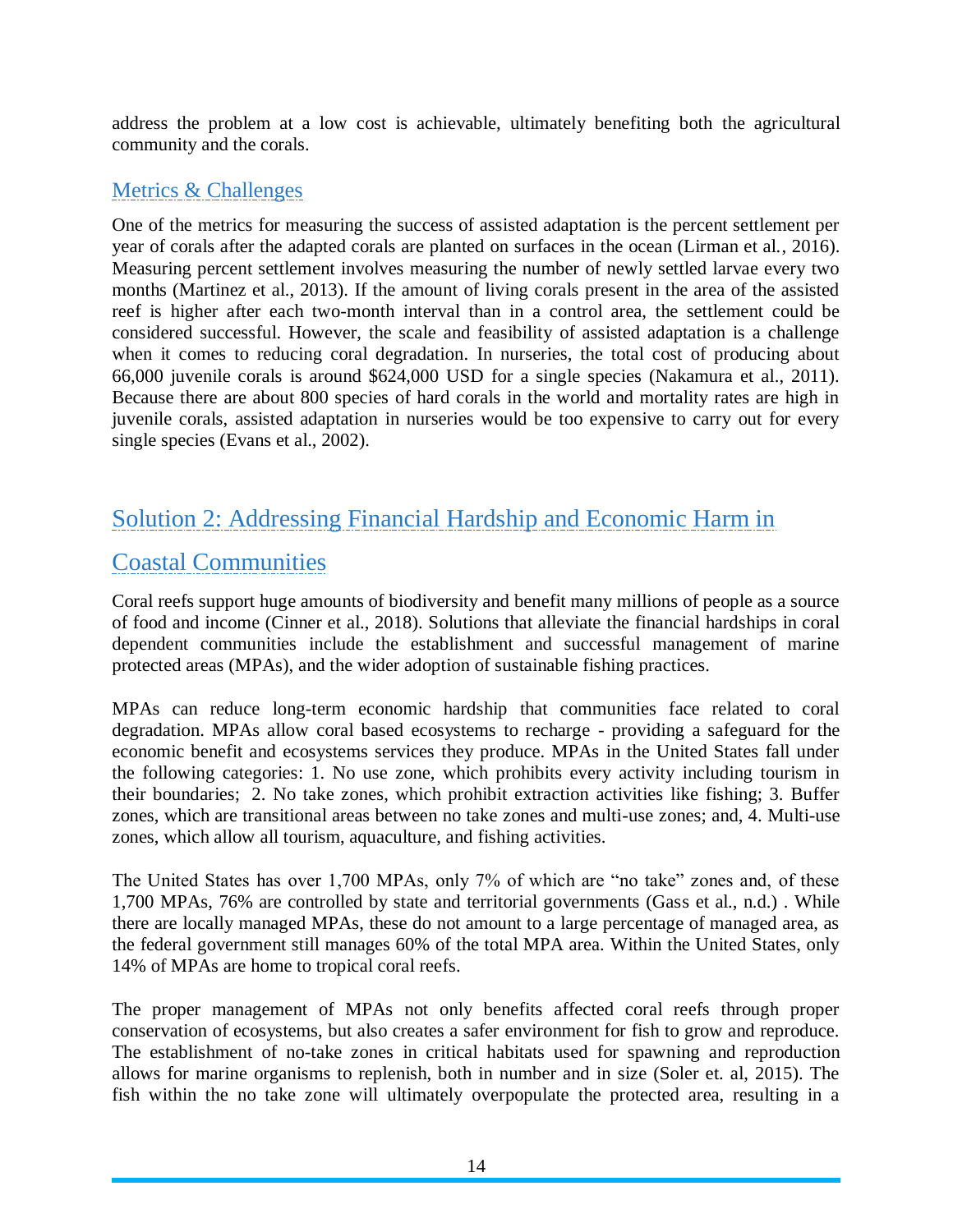migration of fish to waters outside the MPA boundaries, referred to as the "spillover effect," (Colléter et al., 2014). The spillover occurs because the marine boundaries do not apply to marine wildlife, thus increased biomass will spill into adjacent waters, thereby improving catch efficiency and catch size of fisheries outside the boundaries of the protected areas (Lorenzo, Claudet, and Guidetti, 2016). Additionally, the establishment of protected areas with consensus of the stakeholders and communities have the potential to increase ecotourism, which will provide income for multiple industry sectors (e.g. hotel, restaurant, recreational fishing, diving, etc.) (Rees et al., 2012). Thus MPAs can have a beneficial effect on both food security and sustainable livelihoods of these local communities (Weigel et al., 2014).

To address the conservation of reefs and alleviate financial hardship, sustainability is a must. If fisheries and MPAs are properly managed, one square kilometer of a healthy reef system can provide up to 15 tonnes of seafood per year (Rising, & Heal, 2014). Unsustainable fishing methods that must be addressed include, but are not limited to, the improper overuse of nets and trawlers, as well as the harvesting of undersized, immature and pre-reproductive specimens. Helping communities upgrade to sustainable fishing methods is difficult work, but it is achievable once fishers understand the benefits.

The use of hook-and-line and circle hooks along with banning destructive fishing methods such as trawling are sustainable options. Hook-and-line fishing employs short fishing lines and lures. It allows for fishers to target species, thus reducing bycatch without causing significant harm to them, and minimal physical contact to coral reefs (Sustainable Fisheries Group, Blue Halo Initiative, & Waitt Institute, 2017). Using circular hooks as opposed to J-shaped hooks reduce mortality rates in juvenile fish as it lowers the probability of the hook penetrating the vital organs of the fish and allows for easier bycatch release (2017). Hook-and-line fishing empowers fishers to properly preserve high-value fish when they are caught, thus increasing the use of a temperature control chain. The global demand for sustainable fish is increasing, which suggests this practice is viable in the long run (Potts et al., 2016). Ultimately, sustainable fishing methods will provide a more lucrative and sustainable livelihood for coastal communities, and better outcomes for the ecosystems they manage (Sustainable Fisheries Group, Blue Halo Initiative, & Waitt Institute, 2017). These solutions improve the marine biomass and economic productivity of the local communities that depend on the coral reefs.

#### Metrics & Challenges

When MPAs are established, fish, corals, and other reef-dwelling species are able to flourish and reproduce. As these populations increase, fish and invertebrates will travel outside of the marine protected area, "spilling over" into unprotected areas, thus increasing individual catch size and biomass long-term (Da Silva et al., 2015). This impact of the spillover effect is measured in terms of fish catch, fish size, quality of catch and species caught. The spillover effect will ensure that fishers benefit economically from the area while still establishing ecosystem security (Cinner et al., 2018). While catch size and quality will improve in the long run, the spillover effect takes time as fish populations recharge. In one study, a MPA took six years before flourishing organisms were found outside of its boundaries (Da Silva et al., 2015). While it takes time for fisheries to recharge in marine protected areas, the premium pricing of sustainably harvested wild fish may offset the reduction in fish catch in the long term. The rapidly increasing global market share for sustainable fish (up from .5% in 2005 to 14% of market share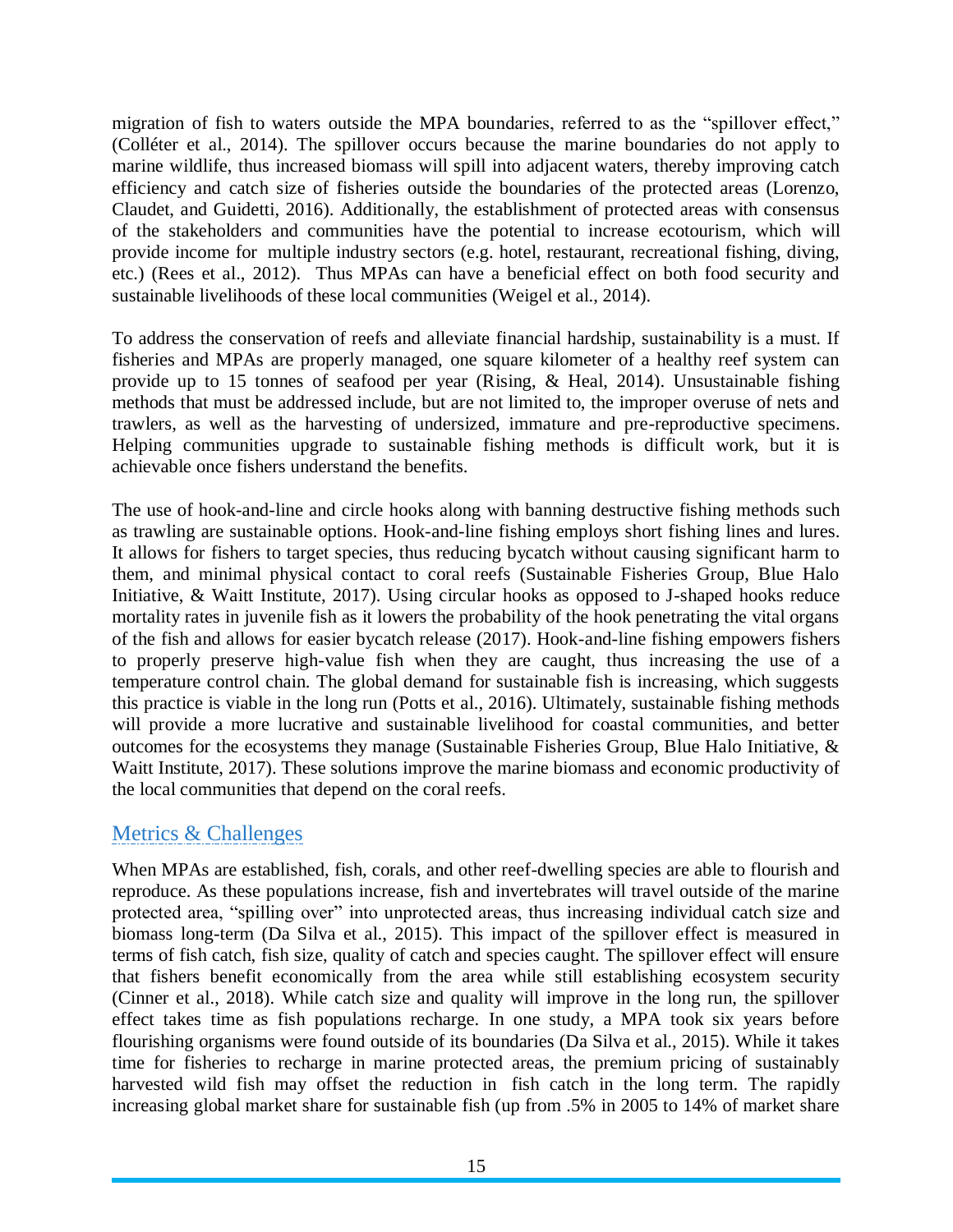today) is valued at \$11.5 billion dollars annually. These market forces indicate the long-term feasibility of mixed use MPAs.

#### Case Study of Marine Protected Area

Marine Protected Areas (MPAs) can provide critical protections for coral reefs, but to ultimately succeed they must benefit local communities as well. It is generally maintained that since MPAs increase the number and diversity of fish they must benefit neighboring fisheries and provide income to local communities. Yet any theoretical position must be bolstered by actual data. It is therefore encouraging to see that MPAs can indeed fulfill their potential, as is the case in the Republic of Palau. Granted, Palau has unique advantages. It is blessed with an engaged community, a supportive government, and a history of traditional management. Many places are not so lucky. Palau provides an example to which other MPAs can aspire, and shows what is indeed possible (Friedlander,2017).

The Palau Protected Areas Network (PAN) was established in 2003 and it includes 35 MPAs which vary in habitat type, age, size, shape, and allowed usage. Some of these variables, it has been shown, have a greater effect on an MPAs effectiveness than others. The establishment of a no-take policy is of massive importance, as MPAs with a no-take status had twice the average biomass of resource fish (commercially viable fish, or fish that play a major role in subsistence) than unprotected areas had. It should be noted that the biomass of non-resource fish was comparable between the two, proving that the presence or absence of fishing was the key variable, as opposed to the influence of other human activities. Of particular note was the fivefold difference in biomass between no-take MPAs and unprotected areas when it came to piscivorous fish, including sharks, jacks, and groupers. Size and age were, respectively, the next most significant factors, given a no-take status. Larger MPAs protect more habitat and thus are more likely to have complete, fully functioning ecosystems within their borders. Moreover, a reduced perimeter-to-area ratio means they are less affected by what goes on outside the MPA. The age of the MPA since its establishment is also a factor in effectiveness because while direct effects may occur within five years of an MPA's establishment, indirect effects can take 13 years or more to manifest, and many large predators need upwards of 10 years of protection in order to fully recover (Friedlander,2017).

An increase in large predators means not only that they are available to spawn and perpetuate their numbers, but that they can migrate to neighboring unprotected areas where they will be available to fishers, to whom they are extremely valuable. The presence of these large fish provides other benefits to Palau. People are willing to pay to see such species: dive tourism to see sharks adds \$1.9 million to the republic's economy. The death and sale of these animals would, by comparison, bring in only \$10,800. The same basic rule holds true for other species. The charismatic bumphead parrotfish and Napoleon wrasse, for instance, are worth 100 to 1,000 times more alive than dead (Friedlander,2017).

MPAs' monetary benefits generate crucial support in Palau's local communities. This support is further enhanced by the fact that traditional knowledge is respected and integrated in the MPAs' implementation. Ultimately, it is this community support that ensures the success of Palau's MPAs -- and the MPAs support Palau's communities in turn (Friedlander,2017).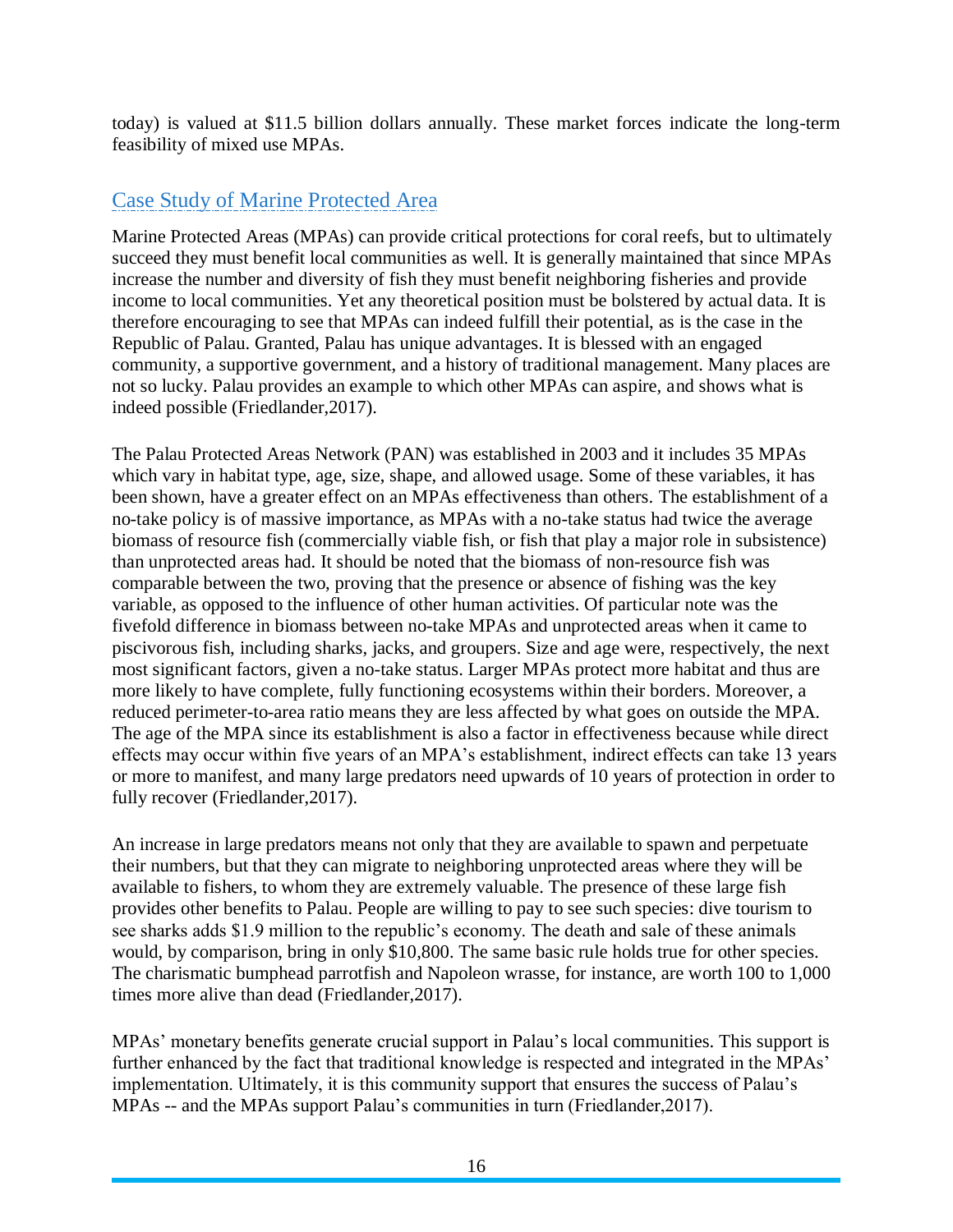## Solution 3: Tourism management & Premium Pricing

Coral reef based communities depend heavily on the tourism and fishing industries. For example, of the \$36 billion dollars generated from coral reef tourism globally per year, \$3 billion dollars of tourism revenue is from the Florida Keys alone. Degraded reefs will attract fewer tourists, resulting in a decline in the tourism industry (Spalding et al., 2017). Some tourists, however, are willing to pay a premium to dive a pristine reef or see rare animals such as turtles or sharks. Broadly, this is known as payment for ecosystem services (PES) and is defined as a voluntary financial transaction in which a buyer, in paying extra to see an intact ecosystem, helps to ensure the long-term conservation of that ecosystem (Bladon et al., 2014).

Tourists' willingness-to-pay to see high quality coral reefs can reduce fishing pressure by providing an alternative, yet lucrative, source of income for coral dependent communities (Grafeld et al., 2016). Some of these funds would then be funneled back into these coastal communities and conservation efforts focused on the restoration of degraded reefs. In addition, tourists inspired by their encounters with endangered coral species could help establish conservation programs and Non-governmental Organizations(NGOs) through diving in nurseries and cleaning the coral, which could become a productive form of voluntourism (Pendleton et al., 2016).

The diving industry depends significantly on healthy reefs, and willingness-to-pay programs play an important role in supporting local economies and conservation (Grafeld et al., 2016). Governments and NGOs utilize these funding sources by financially compensating fishers for limits on fish catch and fishery closures. This provides positive financial incentives to fishermen and encourages compliance with MPAs, which protect the marine environment, while also ensuring sustainable fishing methods.

This pricing strategy encourages conservation, while still allowing for tourism. Payment for ecosystem services is an economic tool that can help address the economic stress local communities face due to coral reef degradation.

#### Metrics & Challenges

The benefits of premium pricing can be measured by the number of tourists who pay higher prices to visit reefs with increased fish biomass and/or a greater number of charismatic species (sharks, turtles, groupers, etc.). This can be measured by tracking the number of dives at "pristine" reefs that occur, as well as by recording the net income generated from such dives. The amount of money generated for local conservation efforts per diver is an important metric to show the additional benefit of these premium dives. Larger scale challenges include ensuring that the net income generated from such dives is able to appropriately compensate communities, meeting or exceeding the income generated from harvesting charismatic species. Additionally, dive operators should ensure that tourists are respectful of the integrity of the prized reefs they are visiting.

#### Coral Monitoring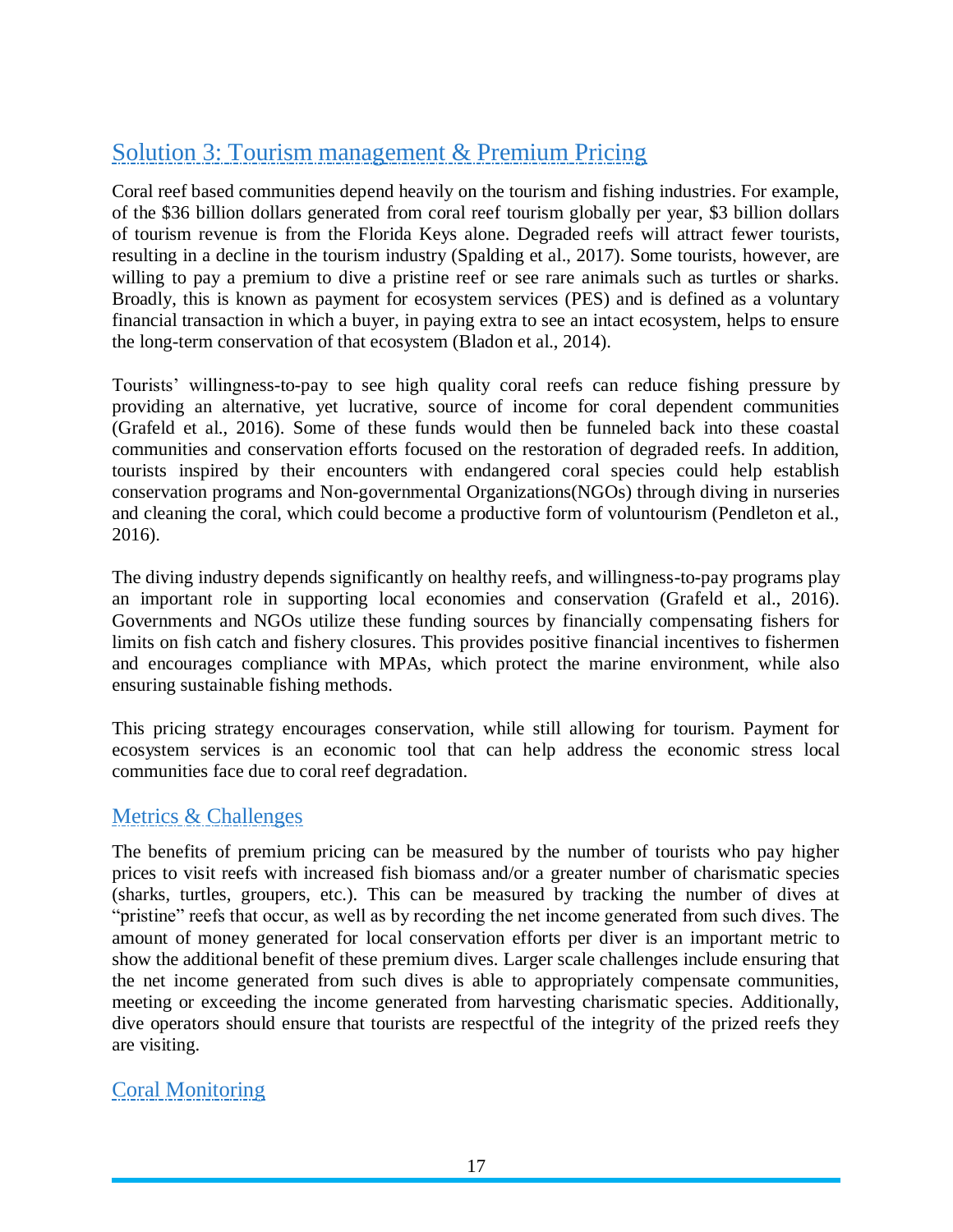There are two primary ways to monitor corals: through direct observation and satellite imaging. In-depth direct observation is the most accurate method of monitoring coral reefs and their associated ecosystems but is challenging on a global scale. Satellite imaging provides immediate, macro-level assessments of coral cover and bleaching risk based on sea surface temperatures. Recent advancements have rapidly increased satellite capabilities. In September of 2017, NOAA expanded its satellite monitoring system from 24 "virtual" stations to 190 (NOAA, 2017c). This system aims to anticipate bleaching events up to two weeks in advance. The increase in satellite monitoring is particularly useful for remote areas of the Pacific Ocean, as direct observation is expensive and difficult on an ongoing basis. Direct observation is carried out through scientists swimming transects, or areas of land, placing remote monitors of water quality such as a rotary sediment trap (Storlazzi et al., 2011), and monitoring of ocean acidification through conductivity-temperature-depth (CTD) probes. Multiple sites or transects are assessed and scientists extrapolate this site-specific data to make inferences regarding the health of larger reef areas.

Resilience indicators, such as coral growth rates, percent recruitment of larvae into polyps, ocean temperature changes, acidification changes, herbivore mass, and the concentration measurements of sediment and pollution from direct sampling, help researchers and communities create risk profiles for corals. As ocean warming and ocean acidification increase, these risk profiles become essential to understand how corals will respond. A metadata analysis of factors considered by McClanahan et al. (2012) identified the most crucial resilience indicators for corals and coral reef management; they ranked the following six indicators as follows:

- 1. Resistant coral species
- 2. Resistant *Zooxanthellae*
- 3. Pollution
- 4. Sedimentation
- 5. Coral Diversity
- 6. Herbivore mass

# Analysis of Costs and Benefits

Generally speaking, the benefits of these approaches include increasing the resilience of corals, mitigating their degradation, and improving the long-term economic stability of reef dependent communities. Specifically, hook and line fishing is more selective and allows fishers to properly preserve high value fish when they are caught; MPAs enhance habitat recovery, biodiversity, and catch quality; and voluntourism provides benefits to reefs at a remarkably low upfront cost. Yet each of these approaches has drawbacks as well, making thoughtful implementation critical. For instance, hook and line fishing results in a higher quality catch, but usually decreases the catch's overall volume (Frey et al., 2014). The establishment of MPAs does not always take local stakeholders into account, and fishers sometimes oppose their creation because traditional fishing grounds are reduced. Exclusion from the decision-making process prevents local investment and hampers the recovery of the ecosystem (Rees et al., 2012). Lastly, criticism of voluntourism has focused on its potential to lead to new forms of colonialism and dependency (Hartman et al., 2014). An increase in external aid may benefit the individual reefs, but environments can suffer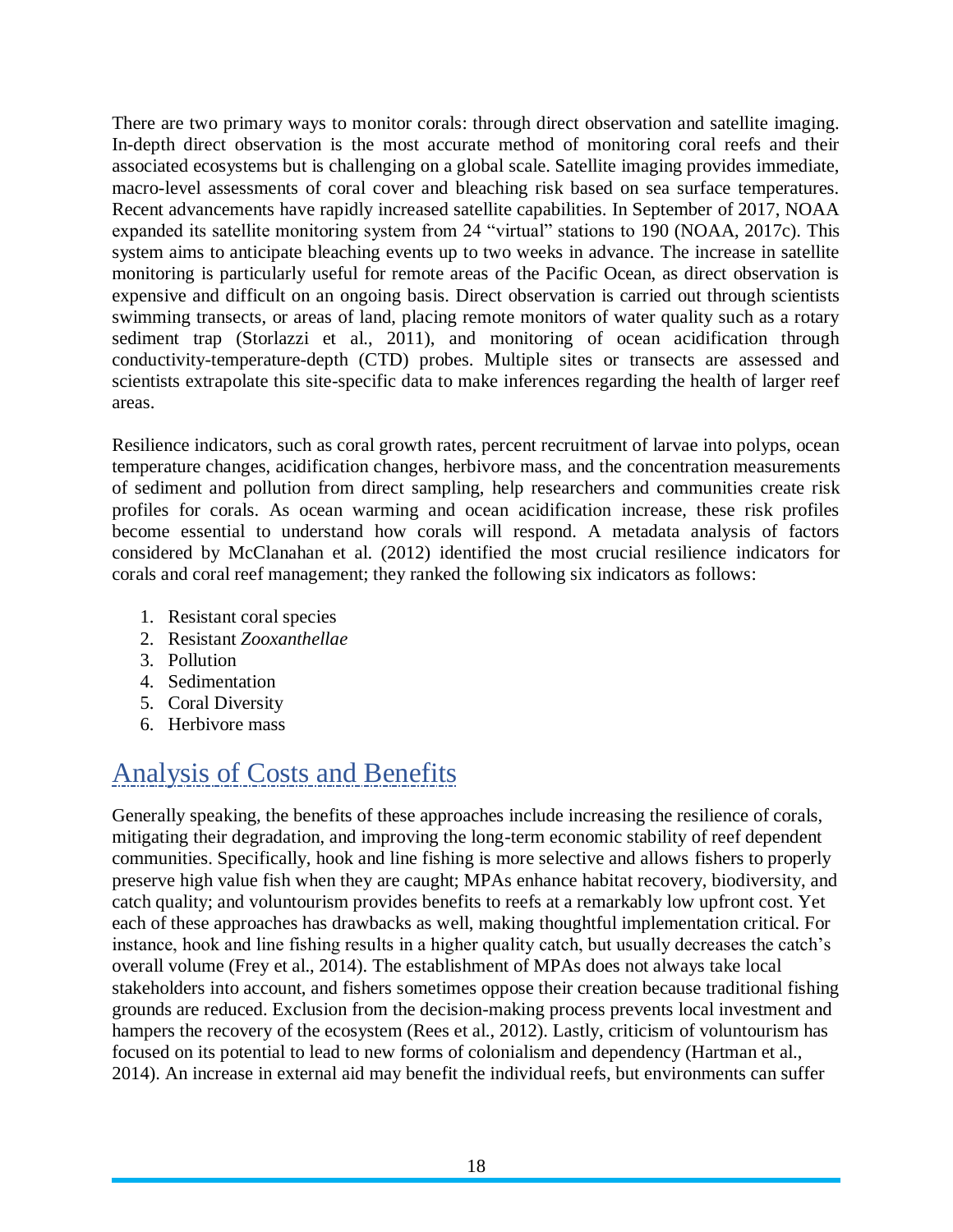overall: tourism generates waste and enhances the risk of creating an ecosystem that is reliant on faraway, external influences in order to maintain itself (2014).

## Controversies of Problems Warming Waters

As previously described, increasing ocean temperatures is the key driver of coral stress and death in the last thirty years. While it is clear that increasing ocean temperatures cause bleaching, there is a disagreement whether certain coral species will be able to adapt to this stressor. Research from the University of Texas at Austin found that one species of coral on the Great Barrier Reef adapted successfully to various temperatures (Matz et al., 2018). Most corals, however, have not been able to adapt to rising ocean temperatures, and the correlation between higher ocean temperatures and coral bleaching events have been proven (Heron et al., 2016). The research made by Heron et al., (2016) demonstrates that overall there is a low probability of corals to adapt at the fast rate that the ocean temperature is expected to increase.

## Ocean Acidification

There is also disagreement in regards to the detrimental effects on coral health due to ocean acidification. While it has been established that ocean acidification reduces the efficiency of skeleton secretion for corals due to the lack for calcium carbonate molecules in the water, it is unclear how well corals will be able to adapt to these changes and how the species diversity may influence their resilience to change. This has been shown in a variety of studies that evaluated the effect of acidification in particular species. Scientists from the University of Ryukyus in Japan found that there was no significant effect on the coral species, *Acropora digitifera's*  skeleton growth over a five weeks study period during which these corals were placed in a more acidic environment (Takahashi et al., 2013). On the other hand, Hoegh-Guldberg et al., (2007) indicated that there is a clear reduction in skeleton density in species found in the Great Barrier Reef. Even though there is no certainty that it was a direct effect of acidification, it is consistent with the changes in water pH (Hoegh-Guldberg et al., 2007).

#### Sedimentation and Contamination

Runoff from construction, deforestation, and agriculture brings sediment and contaminants to the ocean, which adversely affects corals. A study from the University of North Carolina Chapel Hill found that local stressors, like sediment and contamination, had undetectable impacts at a geographic scale (Bruno et al., 2016). However, another study by Canadian scientists at McMaster University and the University of Newfoundland states that sedimentation causes decreased growth rates and mortality in corals (Risk et al., 2011). In addition, the consequences of runoff reduce resilience in reefs, making them more vulnerable to the changes in temperature and ocean chemistry caused by climate change (Carilli et al., 2009). NOAA states that runoff can add pesticides to the water, which interferes with coral reproduction, as well as deposit sediments on the surface of corals, causing them to suffocate as their symbiotic algae cannot photosynthesize as sunlight availability decreases (US Department of Commerce, 2018).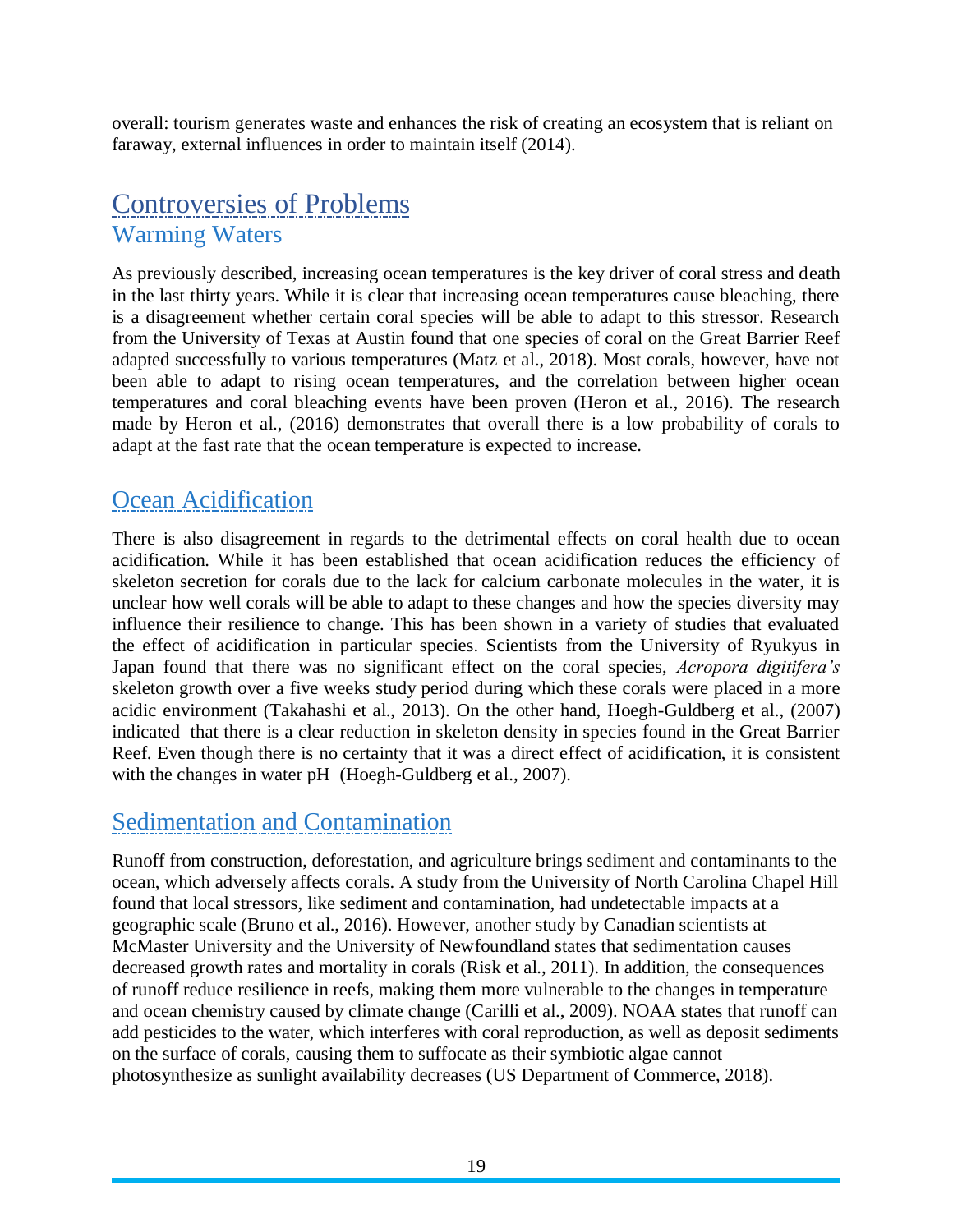## Fishery Management

Poor fishery practices, such as blast or cyanide fishing, certain bottom trawling and long line fishing, can cause physical and chemical damage to corals. Blast fishing can turn an entire reef to rubble while cyanide fishing poisons and kills corals and other organisms in the ecosystem. The controversy over fishery management is primarily over the degree to which fishing should be reduced. Poor fishing practices are very effective at maiming fish so that they can be easily caught. The problem is that these practices poses a threat to corals by poisoning them or breaking up their structure, eventually killing them. The initial volumes of fish catch may be larger than with more sustainable methods like hook and line, for example in 1997, 20,000 tons of reef fish were caught from cyanide fishing alone in Hong Kong, however, the short and long-term sustainability of that fishery is close to zero (Barber et al., 1998). Sustainable fishing practices do not result in large volumes, but will increase the quality of the catch and allow the fish stocks to recharge - protecting these valuable resources for future generations (Darling et al., 2017).

# Controversies of Solutions Assisted Adaption

Assisted adaptation methods enable marine scientists to grow corals using both asexual and sexual reproduction methods. Assisted sexual adaptation includes selective breeding and genetic modification to increase resilient coral characteristics. Supporters of these assisted adaptations claim that the methods for transplanting corals are working well, and that they are effective in making corals more resilient to climate change (Albright, 2018). However, critics claim that these methods have not been replicated on a large enough scale, are costly, and distract from the main task of reducing carbon dioxide emissions (Riley, 2016a). Another assisted adaptation method is pairing corals with more resilient algae that will be more resistant to thermal stress and thus help corals survive warming oceans (Riley, 2016b), but it also creates the concern that enhanced organisms may outcompete native populations and reduce biodiversity overall (Albright, 2018). These concerns are valid, but more research is needed to prove long term efficacy of these methods. Corals are under imminent threats, and the consequences of doing nothing are far more severe, this is why the bill prioritizes scientific research in order to reverse coral degradation.

## Sedimentation and Contamination

As discussed, sedimentation and contamination are other important stressors to corals. Avoiding coastal degradation and minimizing the construction of large developments near the coast will reduce sedimentation, however this is unrealistic, and management methods to prevent the sedimentation need to be evaluated (Reef Resilience Network, 2018). Local and regional landuse management, ecosystem restoration such as afforestation of natural filtration systems like marshes, is more important for the protection of coral reefs to reduce overall erosion, sedimentation and river runoff (Maina et al., 2013).

## Marine Protected Areas and Sustainable Fishing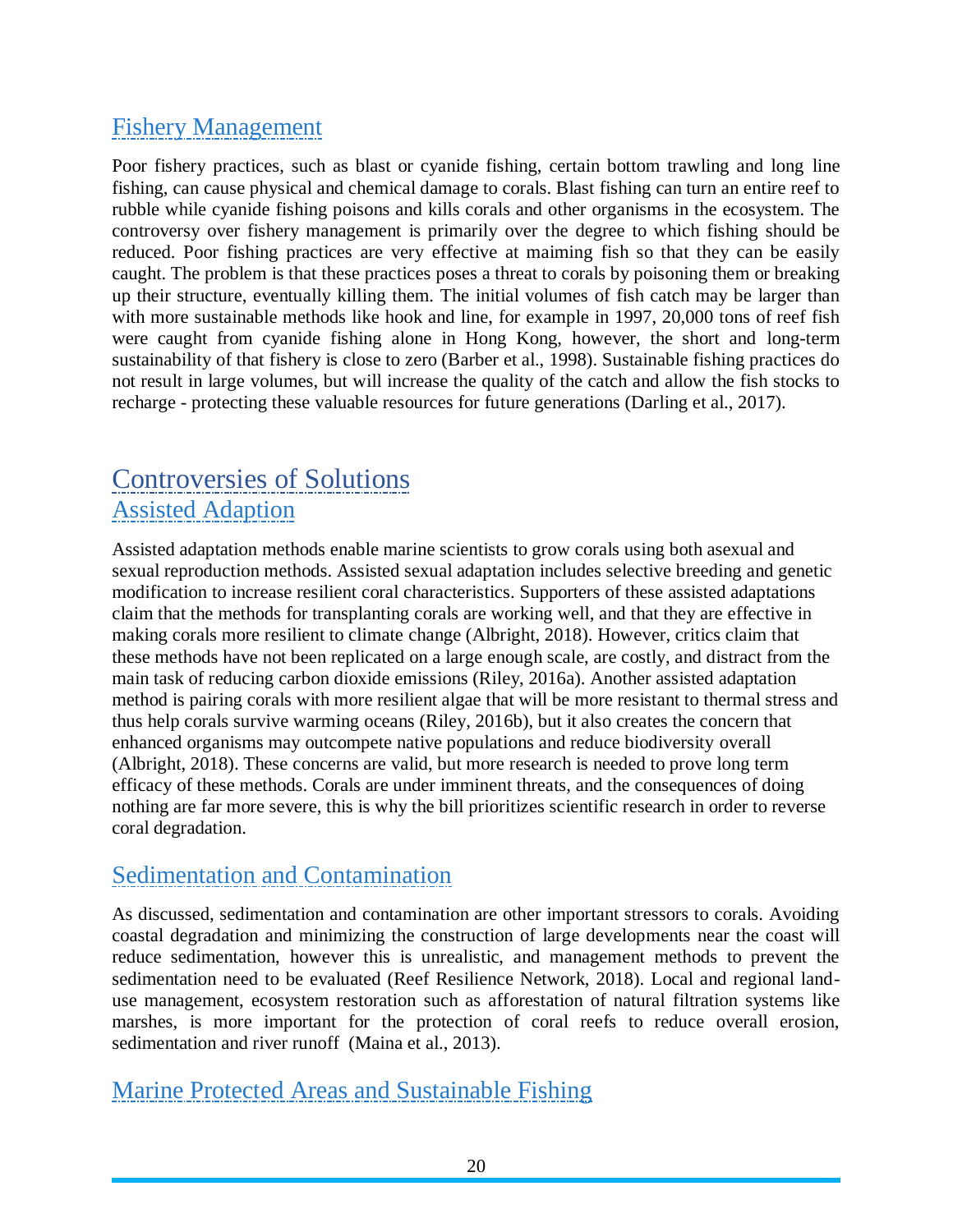As described, a solution that benefits coral health and addresses financial hardship of the communities that depend on them is the implementation of MPAs and the use of more sustainable fishing methods. Fisheries are mostly based in areas with high biomass and biodiversity, which are the same areas selected by scientists and conservationists to create MPAs. In the long run, a well-established MPA with community and user support will benefit the fishing sector and the overall health of the ocean; but success of MPAs are hard to measure, as the success in benefiting the fishing industry may take years or decades to be seen. The controversy over area closures can create a social problem, and reducing traditional fishing grounds may result in imminent harm to the sector. In addition, some researchers argue that this pushes conglomerate fishing vessels into other areas, thus moving, not remedying, the problem (Rees et al., 2012).

As stated, sustainable fishing may reduce the volume of catch, but will increase the quality. In the long run catching fewer fish will replenish the stock, but if it is severely depleted it may take time for it to restock, resulting in possible economic losses. The dispute in regard to sustainable fishing methods is whether or not the catch volume of fish is economically feasible to cover the operational costs plus profits for the industry. This is why it is important to work with communities and industries that rely on fisheries to achieve sustainability by looking for economic alternatives and sustainable markets that create an incentive for responsible fishing (Hilborn, 2007).

## **Conclusion**

Coral reefs provide tremendous ecological and economic benefits around the world. The reef loss observed in the last few decades points to a troubling future for corals and the organisms that rely on and live within coral structures. As human population, environmental demands, and global warming accelerate, action at the national level is critical to increase coral resilience to help safeguard against climate change. The Coral Reef Sustainability Through Innovation Act of 2017 will allow the United States government to create prizes for innovative approaches that help reduce the degradation of coral reefs and resulting economic hardship. To properly address reef degradation and financial hardship, the bill prioritizes scientific research to improve solution methods and increase resilience. Promising research includes exploring ways of selectively breeding corals to be temperature resilient, planting coral fragments to increase coral cover, and pairing coral polyps with resilient algae to prevent coral bleaching. The establishment of Marine Protected Areas, with consensus among stakeholders and proper management, will protect reefs and increase fishing quality, benefiting coastal communities that depend on them. In addition, implementing sustainable fishing methods, looking for economic alternatives and incentives will assure sustainability of the fish stocks ensuring the future of the sector.

Even though there are still controversies and challenges around how anthropogenic stressors are degrading corals, and uncertainty in how the proposed solutions are going to mitigate the problem, present and future scientific studies will prove and solve this uncertainties in order to revert coral health. The Bill creates a framework of opportunities to engage in innovative solutions that will overall contribute to corals health, thus will improve the benefits they provide to coastal communities, economies and livelihoods.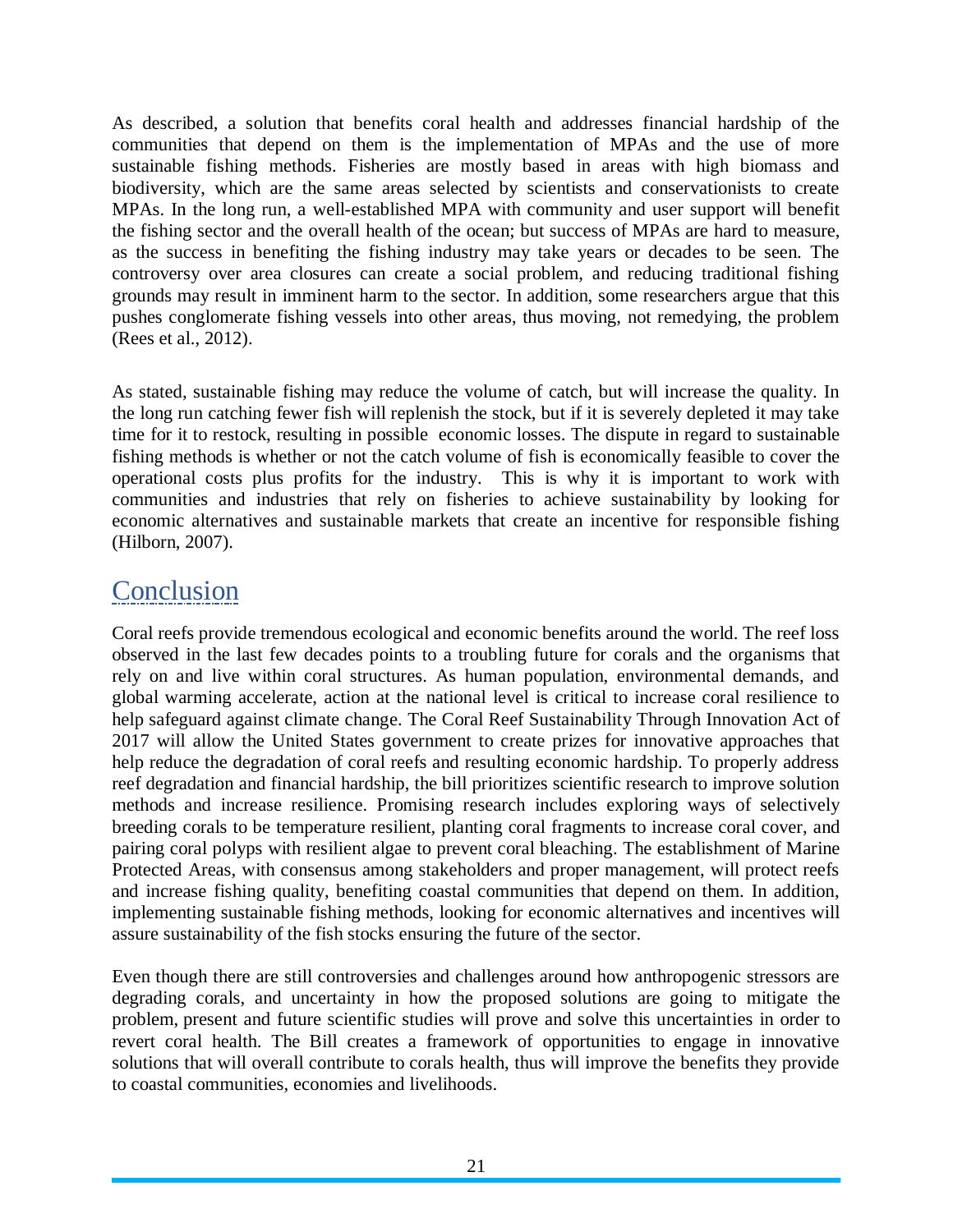# **Glossary**

**Ahermatypic:** of corals that are not reef-building

**Anthropogenic**: (chiefly of environmental pollution and pollutants) originating in human activity

**Artisanal fisheries:** small-scale, low-technology, low-capital, fishing practices undertaken by individual fishing households

**Asexual reproduction**: a type of reproduction that results in genetically identical offspring from only one parent.

**Biodiversity**: the variety of living things in a specific ecosystem, habitat, or the world. According to the United Nations Environment Programme (UNEP), biodiversity typically measures variation at the genetic,species,and ecosystem level.

**Biomass:** total weight the fish would have if it were taken out of the water

**Biotic:** relating to or consisting of living things, especially in their ecological relations **Bottom trawling**: a destructive industrial fishing method where a large net with weights is dragged along the seafloor

**Calcification:** the process by which corals produce calcium carbonate (CaCO3) and build reefs **Coral:** an immobile marine invertebrate animal that secretes a calcium carbonate structure.

Many rely on a mutualistic symbiosis with algae (zooxanthellae) for most of their food

**Coral bleaching**: the process of color loss in coral due to the expelling of symbiotic algae, zooxanthellae

**Coral reef:** a diverse underwater marine ecosystem built on a large colony of living corals and their calcium carbonate deposits

**Coral Polyp:** tiny, soft-bodied organisms related to sea anemones and jellyfish, that make up a reef

**Coral skeleton:** Coral polyps secrete calcium carbonate, forming a skeleton around the polyp. New coral polyps form on top of skeletons of deceased coral skeletons

**Ecosystem:** the organization of and relationships between living organisms and their physical features

El Niño Southern Oscillation (ENSO)**:** a cause of increasing ocean temperature and coral bleaching in which the waters of the Equatorial Pacific become warmer and the eastern winds get weaker, reducing the mixture of cold and warm water, moving warm water currents east towards the coast of Peru. El Niño occurs naturally, but it has been intensifying with global warming, causing episodes of widespread bleaching across the Pacific.

**Fish stock**: subpopulations of a certain species of fish

**Fragmentation**: a form of asexual reproduction in which a piece of coral breaks off and becomes a genetically identical individual, causing a shift in resources towards accelerating growth rate as a competitive strategy to gain access to more resources and space for security **Ghost nets**: fishing nets lost in the oceans accidentally or on purpose.

**Greenhouse Effect:** Greenhouse gasses like carbon dioxide (CO<sub>2</sub>) trap heat in the atmosphere and radiate it back to the earth's surface, causing ocean warming

**Hermatypic:** Reef building hard corals that contain zooxanthellae

**Hook-and-line fishing**: fishing methods that employ short fishing lines with hooks that tend to be more selective and lower bycatch

**Macroplastic:** Relatively large particles of plastic found in the marine environment typically more than about 5 mm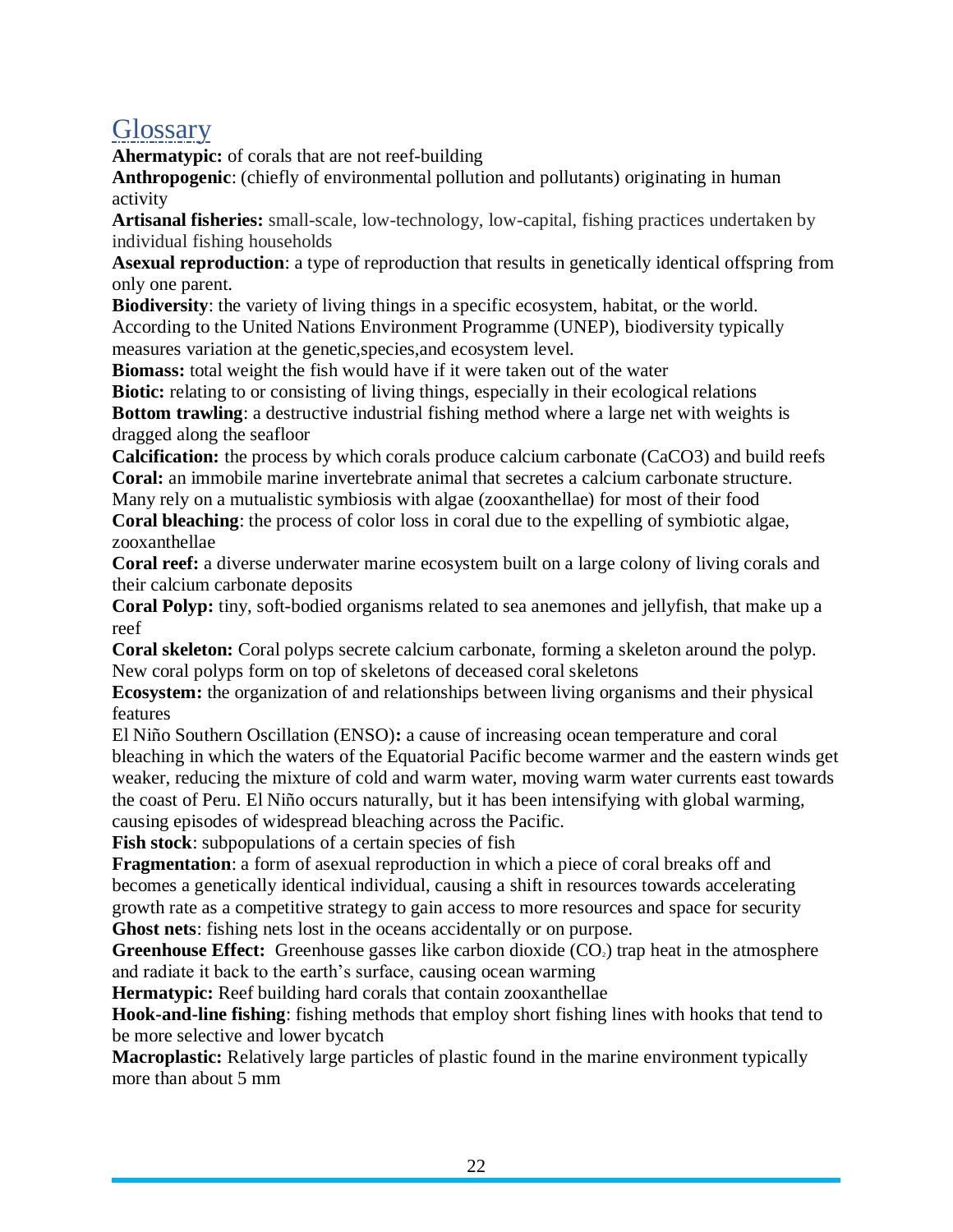**Marine Protected Areas (MPAs)**: a regulatory tool for protected a part of the ocean, together with their overlying waters flora and fauna and other features

**Microplastic**: small pieces of plastic, < 5mm in diameter, widespread form of contamination found in marine ecosystems

**Ocean acidification**: When dissolved in the ocean, carbon dioxide reacts with the water releasing hydrogen ions, this reaction is responsible for decreasing the pH and thus making the water more acidic

**Ocean warming:** the increase in global ocean temperature caused by the ocean's absorption of atmospheric heat

**Octinoxate:** Octinoxate is a chemical found in sunscreen today, known to harm corals **Outplanting**: the process of transplanting organisms from a nursery or lab to outside in the environment

**Oxybenzone:** Also known as benzonephenone-3, it is one of the most common chemical filters found in commercial chemical sunscreens, known to harm corals

**Parrotfish:** a group of marine fish herbivores that graze the reef, using their beaks to scrape plants and algae from the reef surface

Pesticides: a substance used for destroying pests and unwanted organisms that are harmful to cultivated plants or to animals; traditionally used in agriculture

**pH:** a measure of acidity and alkalinity on a scale of 1 to 14. More acidic solutions have a lower pH; ocean acidification occurs when the pH of the ocean is lowered

**Phytoplankton:** primary producers, fed on by corals and other organisms

**Resilience**: the ability of an ecosystem to effectively manage stress factors

**Runoff**: the draining of surface water and substances carried in it into a body of water **Sea mining**: the extraction of minerals from the ocean floor

**Sedimentation**: the process of sediments from land depositing into water bodies, often exacerbated by runoff; causes decreased growth rates and mortality in corals

**Sessile**: (of an organism, e.g., a barnacle) fixed in one place; immobile

**Spillover effect**: The fish within the no take zone of an MPA will ultimately overpopulate the protected area, resulting in a migration of fish to waters outside the MPA boundaries, referred to as the "spillover effect." This occurs because the marine boundaries do not apply to marine wildlife, thus increased biomass will spill into adjacent waters, thereby improving catch efficiency and catch size of fisheries outside the boundaries of the protected areas

**Sponges:** the simplest multicellular living organisms that inhabit the same niche as corals **Sexual reproduction**: a type of reproduction that results in genetically different offspring from

the fusion of gametes of two parents

**Swells:** wave movement

**Symbiosis**: a close and long-term biological relationship between two organisms, for example the relationship between zooxanthellae and coral polyps

**Willingness-to-pay**: the maximum price a consumer will agree to buy one unit of a good or service

**Zooxanthellae**: photosynthetic algae that live in coral tissues mutualistically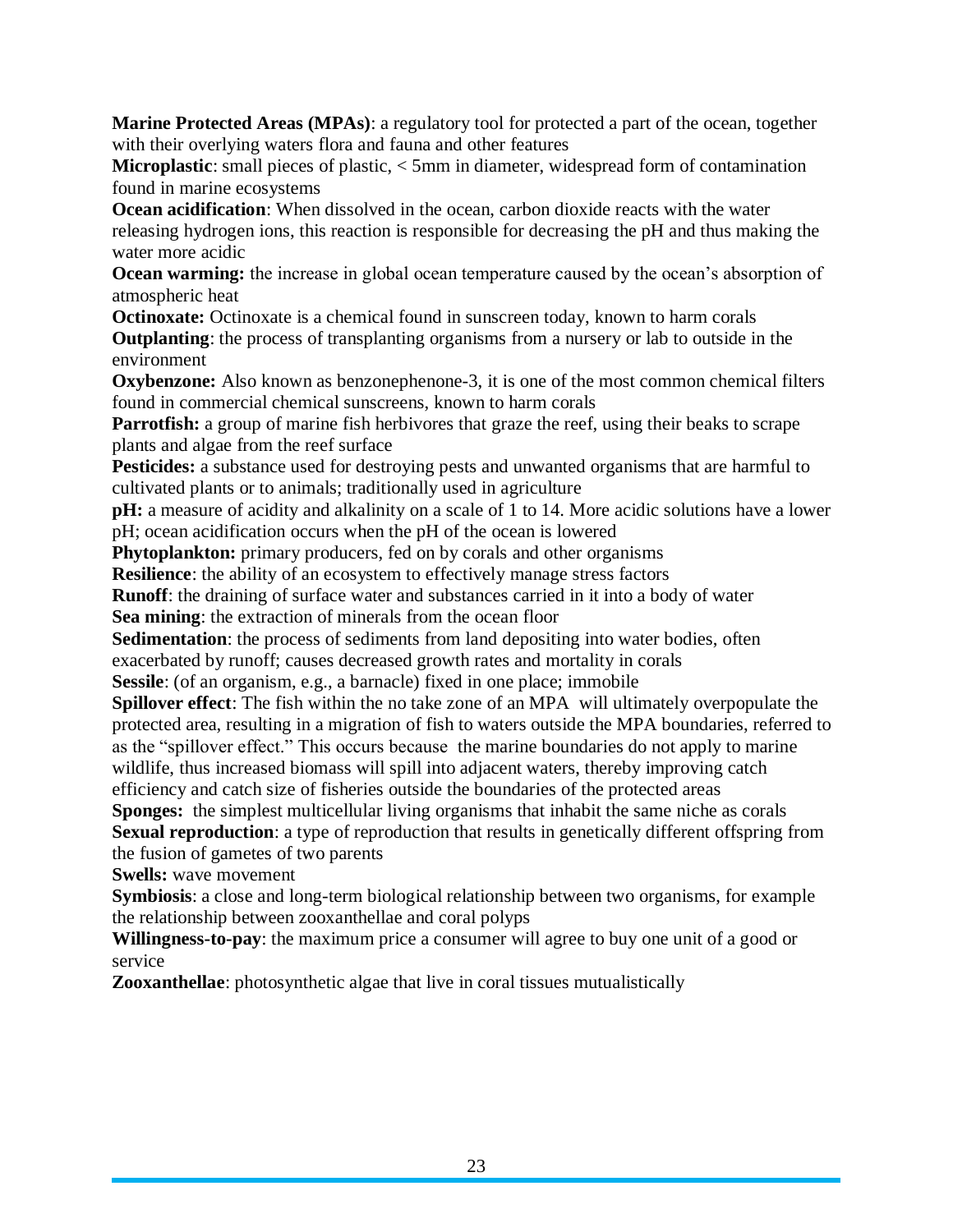## References

- Abdo DA, Bellchambers LM, Evans SN (2012) Turning up the Heat: Increasing Temperature and Coral Bleaching at the High Latitude Coral Reefs of the Houtman Abrolhos Islands. PLoS ONE 7(8): e43878.<https://doi.org/10.1371/journal.pone.0043878>
- Albright, R., Takeshita, Y., Koweek, D. A., Ninokawa, A., Wolfe, K., Rivlin, T., … Caldeira, K. (2018). Carbon dioxide addition to coral reef waters suppresses net community calcification. *Nature*, *555*, 516

Albright, R. (2018, January). Can we save the corals? *Scientific American*.

- Anthony, K. R. N. (2016). Coral Reefs Under Climate Change and Ocean Acidification: Challenges and Opportunities for Management and Policy. *Annual Review of Environment and Resources*, *41*(1), 59–81. <https://doi.org/10.1146/annurev-environ-110615-085610>
	- Barber, C.V., Pratt, V.R. (1998). Poison and Profits: Cyanide Fishing in the Indo-Pacific. Environment, 40(8), 4-34.
- Barnes, R.D. 1987. *Invertebrate Zoology;* Fifth Edition. Fort Worth, TX: Harcourt Brace Jovanovich College Publishers. pp. 92-96, 127-134, 149-162.
- Bladon, A., Short, K., Mohamed, E., & Milner-Gulland, E. (2014). Payments for ecosystem services in developing world fisheries. *Fish and Fisheries*, *17*(3), 839–859. <https://doi.org/10.1111/faf.12095>
- Bozec, Y.-M., O'Farrell, S., Bruggemann, J. H., Luckhurst, B. E., & Mumby, P. J. (2016). Tradeoffs between fisheries harvest and the resilience of coral reefs. Proceedings of the National Academy of Sciences, 113(16), 4536–4541.<https://doi.org/10.1073/pnas.1601529113>
- Branchini, S., Pensa, F., Neri, P., Tonucci, B. M., Mattielli, L., Collavo, A., … Goffredo, S. (2015). Using a citizen science program to monitor coral reef biodiversity through space and time. *Biodiversity and Conservation*, *24*(2), 319–336. <https://doi.org/10.1007/s10531-014-0810-7>
- Bruckner, A., Buja, K., Fairey, L., Gleason, K., Harmon, M., Heron, S., … Wiley, P. (2005). Threats and Stressors to U.S. Coral Reef Ecosystems, 34. Bruno, J. F., & Valdivia, A. (2016). Coral reef degradation is not correlated with local human
	- population density. *Scientific Reports*, *6*, 29778.<https://doi.org/10.1038/srep29778>
- Carilli, J. E., Norris, R. D., Black, B. A., Walsh, S. M., & McField, M. (2009). Local Stressors Reduce Coral Resilience to Bleaching. *PLoS ONE*, *4*(7). <https://doi.org/10.1371/journal.pone.0006324>
- Cesar, H., Burke, L., & Pet-Soede, L. (2003, April). The Economics of Worldwide Coral Reef Degradation. Cesar Environmental Economics Consulting (CEEC). Retrieved fro[m](http://eprints.uberibz.org/48/1/Rappor03.pdf) <http://eprints.uberibz.org/48/1/Rappor03.pdf>
- Chen, P.-Y., Chen, C.-C., Chu, L., & McCarl, B. (2015). Evaluating the economic damage of climate change on global coral reefs. *Global Environmental Change*, *30*, 12–20[.](https://doi.org/10.1016/j.gloenvcha.2014.10.011) <https://doi.org/10.1016/j.gloenvcha.2014.10.011>
- Cinner, J. E., Maire, E., Huchery, C., MacNeil, M. A., Graham, N. A. J., Mora, C., … Mouillot, D. (2018). Gravity of human impacts mediates coral reef conservation gains. *Proceedings of the National Academy of Sciences*, *115*(27), E6116–E6125. <https://doi.org/10.1073/pnas.1708001115>
- Civic Impulse. (2018). S. 958 115th Congress: Coral Reef Sustainability Through Innovation Act of 2017. Retrieved from<https://www.govtrack.us/congress/bills/115/s958>
- Clark, M. R., & Tittensor, D. P. (2010). An index to assess the risk to stony corals from bottom trawling on seamounts. *Marine Ecology*, *31*(s1), 200–211. [https://doi.org/10.1111/j.1439-](https://doi.org/10.1111/j.1439-0485.2010.00392.x) [0485.2010.00392.x](https://doi.org/10.1111/j.1439-0485.2010.00392.x)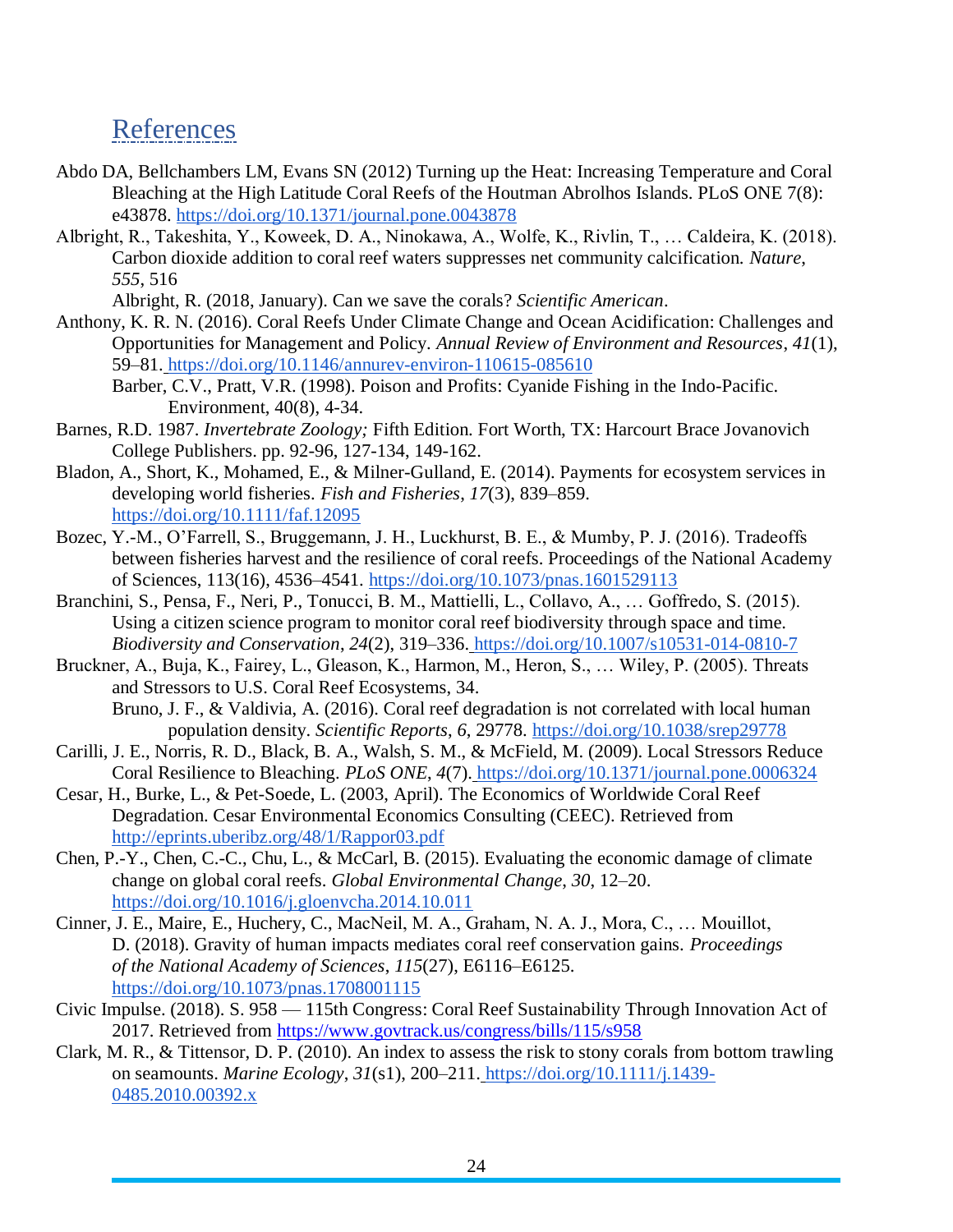- Colléter, M., Gascuel, D., Albouy, C., Francour, P., Tito de Morais, L., Valls, A., & Le Loc'h, F. (2014). Fishing inside or outside? A case studies analysis of potential spillover effect from marine protected areas, using food web models. *Journal of Marine Systems*, *139*, 383–395[.](https://doi.org/10.1016/j.jmarsys.2014.07.023) <https://doi.org/10.1016/j.jmarsys.2014.07.023>
- Costanza, R., de Groot, R., Sutton, P., van der Ploeg, S., Anderson, S. J., Kubiszewski, I., … Turner, R. K. (2014). Changes in the global value of ecosystem services. *Global Environmental Change*, *26*, 152–158. <https://doi.org/10.1016/j.gloenvcha.2014.04.002>
- Cowan, Z.-L., Pratchett, M., Messmer, V., & Ling, S. (2017). Known Predators of Crown-of-Thorns Starfish (Acanthaster spp.) and Their Role in Mitigating, If Not Preventing, Population Outbreaks. *Diversity*, *9*(1), 7.<https://doi.org/10.3390/d9010007>
- Danovaro, R., Bongiorni, L., Corinaldesi, C., Giovannelli, D., Damiani, E., Astolfi, P., … Pusceddu, A. (2008). Sunscreens Cause Coral Bleaching by Promoting Viral Infections. *Environmental Health Perspectives*, *116*(4), 441–447.<https://doi.org/10.1289/ehp.10966> Darling, E. S., & D'agata, S. (2017). Coral Reefs: Fishing for Sustainability. *Current Biology*, *27*(2), R65–R68. https://doi.org/10.1016/j.cub.2016.12.005
- Da Silva, I. M., Hill, N., Shimadzu, H., Soares, A. M. V. M., & Dornelas, M. (2015). Spillover Effects of a Community-Managed Marine Reserve. *PLoS ONE, 10*(4), e0111774. <http://doi.org/10.1371/journal.pone.0111774>
- Diaz-Pulido, G., McCook, L. J., Larkum, A. W., Lotze, H. K., Raven, J. A., Schaffelke, B.,Steneck, R. S. (2007). Vulnerability of macroalgae of the Great Barrier Reef to climate change, 40.
- Downs, C. A., Kramarsky-Winter, E., Segal, R., Fauth, J., Knutson, S., Bronstein, O., … Loya, Y. (2016). Toxicopathological Effects of the Sunscreen UV Filter, Oxybenzone (Benzophenone-3), on Coral Planulae and Cultured Primary Cells and Its Environmental Contamination in Hawaii and the U.S. Virgin Islands. *Archives of Environmental Contamination and Toxicology*, *70*(2), 265–288.<https://doi.org/10.1007/s00244-015-0227-7>
- Evans, D. L., Mahoney, J. R., Davidson, M. A., & Lautenbacher, C. C. (2002). *A National Coral Reef Action Strategy* (Report to Congress). U.S. Coral Reef Task Force. Retrieved fro[m](https://www.coris.noaa.gov/activities/actionstrategy/action_reef_final.pdf) [https://www.coris.noaa.gov/activities/actionstrategy/action\\_reef\\_final.pdf](https://www.coris.noaa.gov/activities/actionstrategy/action_reef_final.pdf)
- Fabricius, K. E. (2005). Effects of terrestrial runoff on the ecology of corals and coral reefs: review and synthesis. *Marine Pollution Bulletin*, *50*(2), 125–146[.](https://doi.org/10.1016/j.marpolbul.2004.11.028) <https://doi.org/10.1016/j.marpolbul.2004.11.028>
- Fabricius, K. E., Langdon, C., Uthicke, S., Humphrey, C., Noonan, S., De'ath, G., … Lough, J. M. (2011). Losers and winners in coral reefs acclimatized to elevated carbon dioxide concentrations. *Nature Climate Change, 1(3)*, 165–169. https://doi.org/10.1038/nclimate1122
- Ferrario, F., Beck, M. W., Storlazzi, C. D., Micheli, F., Shepard, C. C., & Airoldi, L. (2014). The effectiveness of coral reefs for coastal hazard risk reduction and adaptation. *Nature Communications*. Retrieved from <https://www.nature.com/articles/ncomms4794>
- Friedlander, A.M., Golbuu, Y., Ballesteros, E., Caselle, J.E., Couezo, M., Olsudong, D., et al. (2017). Size, age, and habitat determine effectiveness of Palau's Marine Protected Areas. *PLoS One, 12(3):* e0174787. Retrieved from https://doi.org/10.1371/journal.pone.0174787
- Forsman, Z.H., Page, C.A., Toonen, R.J., & Vaughan, D. (2015). Growing coral larger and faster:
- micro-colony-fusion as a strategy for accelerating coral cover. *The Biology of the Hawaiian Archipelago.* https://doi.org/10.7717/peerj.1313
- Frey, O. T., Shester, G., & DeVogelaere, A. P. (2014). *A profile of the hook and line fishery for California halibut in Monterey Bay, California : learning from fishermen through collaborative*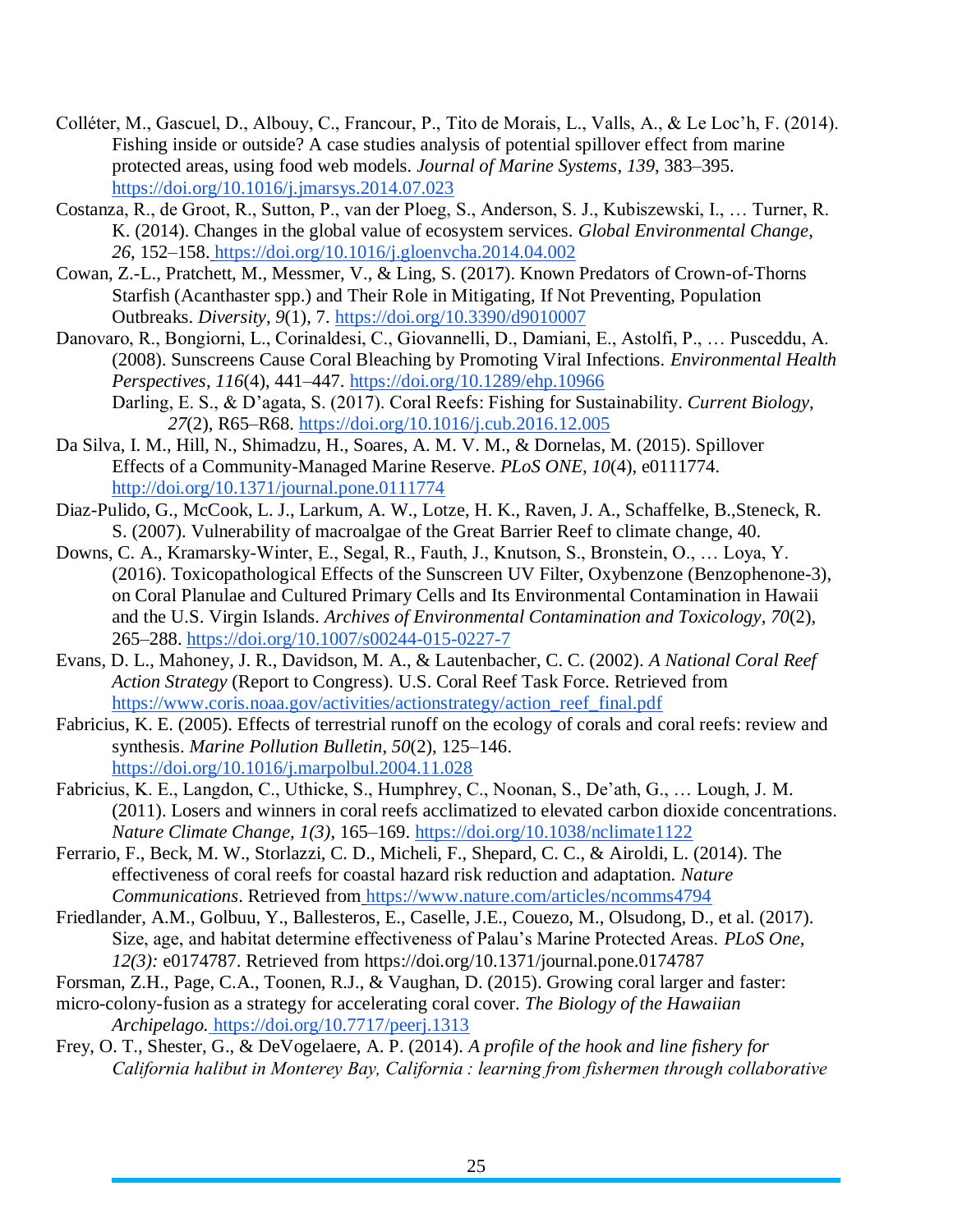*research* (Marine sanctuaries conservation series ; ONMS-14-06). National Ocean Service. Retrieved from <https://repository.library.noaa.gov/view/noaa/13968>

- Gass, J., Wahle, C., Migliori, M., Flanders, J., Wolfe, B., McCreedy, C., & Sparks, R. (n.d.). *Marine Protected Areas: Conserving Our Oceans- One Place at a Time* (pp. 1–20). NOAA. Retrieved from [https://nmsmarineprotectedareas.blob.core.windows.net/marineprotectedareas](https://nmsmarineprotectedareas.blob.core.windows.net/marineprotectedareas-prod/media/archive/pdf/fac/mpas_of_united_states_conserving_oceans_1113.pdf)[prod/media/archive/pdf/fac/mpas\\_of\\_united\\_states\\_conserving\\_oceans\\_1113.pdf](https://nmsmarineprotectedareas.blob.core.windows.net/marineprotectedareas-prod/media/archive/pdf/fac/mpas_of_united_states_conserving_oceans_1113.pdf)
- Glynn, P. (2017, May 3). Coral Reefs May Get Help From Tiny Partners. Retrieved August 14, 2018, from [http://www.pewtrusts.org/en/research-and-analysis/articles/2017/05/03/tenacious-d-may](http://www.pewtrusts.org/en/research-and-analysis/articles/2017/05/03/tenacious-d-may-help-ailing-coral-reefs)[help-ailing-coral-reefs](http://www.pewtrusts.org/en/research-and-analysis/articles/2017/05/03/tenacious-d-may-help-ailing-coral-reefs)
- Grafeld, S., Oleson, K., Barnes, M., Peng, M., Chan, C., & Weijerman, M. (2016). Divers' willingness to pay for improved coral reef conditions in Guam: An untapped source of funding for management and conservation? *Ecological Economics, 128*, 202–213. <https://doi.org/10.1016/j.ecolecon.2016.05.005>
- Gross, M. (2006). Key to coral warming stress. *Current Biology*, *16*(13), R474–R475. <https://doi.org/10.1016/j.cub.2006.06.033>
- Hall, N. M., Berry, K. L. E., Rintoul, L., & Hoogenboom, M. O. (2015). Microplastic ingestion by scleractinian corals. *Marine Biology*, *162*(3), 725–732. [https://doi.org/10.1007/s00227-015-2619-](https://doi.org/10.1007/s00227-015-2619-7) [7](https://doi.org/10.1007/s00227-015-2619-7)
- Hartman, E., Paris, C. M., & Blache-Cohen, B. (2014). Fair Trade Learning: Ethical standards for community-engaged international volunteer tourism. *Tourism and Hospitality Research*, *14*(1– 2), 108–116. <https://doi.org/10.1177/1467358414529443>
- Heron, S. F., Maynard, J. A., van Hooidonk, R., & Eakin, C. M. (2016). Warming Trends and Bleaching Stress of the World's Coral Reefs 1985–2012. *Scientific Reports*, *6*.
- Hilborn, R. (2007). Defining success in fisheries and conflicts in objectives. *Marine Policy*, *31*(2), 153– 158. <https://doi.org/10.1016/j.marpol.2006.05.014> Mazie Hirono. Coral Reef Sustainability Through Innovation Act of 2017, Pub. L. No. S.958.
	- Hoegh-Guldberg, O., Mumby, P. J., Hooten, A. J., Steneck, R. S., Greenfield, P., Gomez, E., … Hatziolos, M. E. (2007). Coral Reefs under Rapid Climate Change and Ocean Acidification. *Science*, *318*(5857), 1737–1742.
- Hoey, J., Campbell, M., Hewitt, C., Gould, B., & Bird, R. (2016). Acanthaster planci invasions: applying biosecurity practices to manage a native boom and bust coral pest in Australia. *Management of Biological Invasions*, *7*(3), 213–220.<https://doi.org/10.3391/mbi.2016.7.3.01>
- Houk, P., & van Woesik, R. (2013). Progress and Perspectives on Question-Driven Coral-Reef Monitoring. *BioScience*, *63*(4), 297–303. <https://doi.org/10.1525/bio.2013.63.4.10> <https://doi.org/10.1038/srep38402>
- Hughes, T. P., Kerry, J. T., Álvarez-Noriega, M., Álvarez-Romero, J. G., Anderson, K. D., Baird, A. H., … Wilson, S. K. (2017). Global warming and recurrent mass bleaching of corals. *Nature*, *543*(7645), 373–377. <https://doi.org/10.1038/nature21707>
- Jones, R., & Hoegh-Guldberg, O. (1999). Effects of cyanide on coral photosynthesis:implications for identifying the cause of coral bleaching and for assessing the environmental effects of cyanide fishing. Marine Ecology Progress Series, 177, 83–91.<https://doi.org/10.3354/meps177083>
- Lamb, J. B., Willis, B. L., Fiorenza, E. A., Couch, C. S., Howard, R., Rader, D. N., … Harvell, C. D. (2018). Plastic waste associated with disease on coral reefs. *Science*, *359*(6374), 460–462. <https://doi.org/10.1126/science.aar3320>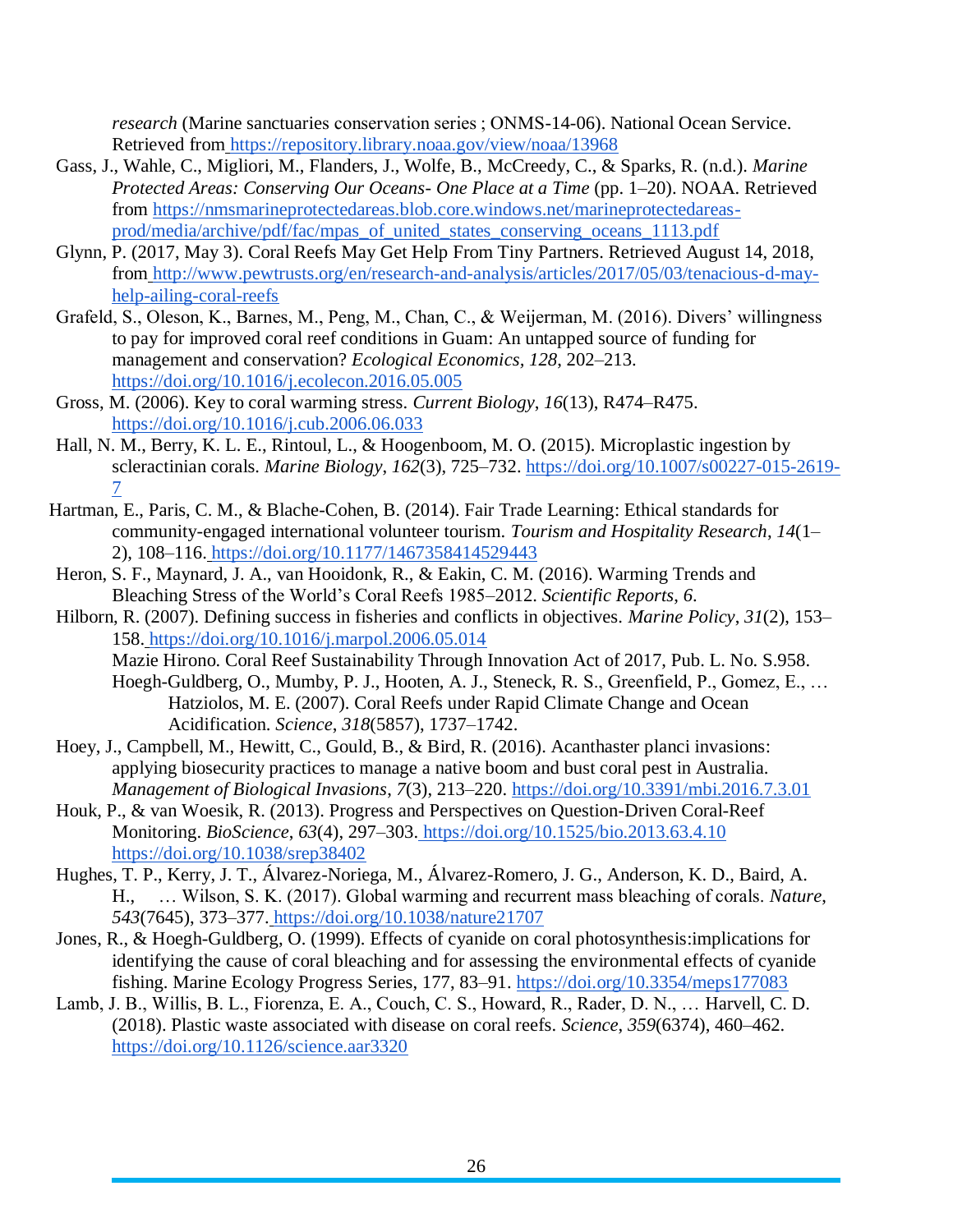- Lirman, D., & Schopmeyer, S. (2016). Ecological solutions to reef degradation: optimizing coral reef restoration in the Caribbean and Western Atlantic. *PeerJ*, *4*, e2597[.](https://doi.org/10.7717/peerj.2597) <https://doi.org/10.7717/peerj.2597>
- Lorenzo, M.D., Claudet, J., & Guidetti, P. (2016). Spillover from marine protected areas to adjacent fisheries has an ecological and fishery component. *Journal for Natural Conservation*, *36,* 62-66. <https://doi.org/10.1016/j.jnc.2016.04.004>
- Maina, J., de Moel, H., Zinke, J., Madin, J., McClanahan, T., & E. Vermaat, J. (2013). Human deforestation outweighs future climate change impacts of sedimentation on coral reefs. *Nature Communications*. Retrieved from <https://www.nature.com/articles/ncomms2986>
- Marine reserves are vital—but under pressure. (n.d.). Retrieved August 1, 2018, from <https://phys.org/news/2018-06-marine-reserves-vitalbut-pressure.html>
- Martinez, S., & Abelson, A. (2013). Coral recruitment: the critical role of early post-settlement survival. *ICES Journal of Marine Science*, *70*(7), 1294–1298. <https://doi.org/10.1093/icesjms/fst035>
- Matz, M. V., Treml, E. A., Aglyamova, G. V., & Bay, L. K. (2018). Potential and limits for rapid genetic adaptation to warming in a Great Barrier Reef coral. *PLOS Genetics*, *14*(4), e1007220. https://doi.org/10.1371/journal.pgen.1007220
- McClanahan, T. R., Donner, S. D., Maynard, J. A., MacNeil, M. A., Graham, N. A. J., Maina, J., … van Woesik, R. (2012). Prioritizing Key Resilience Indicators to Support Coral Reef Management in a Changing Climate. *PLoS ONE*, *7*(8), e42884. <https://doi.org/10.1371/journal.pone.0042884>
- Mcmanus, J. W., Rodolfo B. Reyes, J., & Cleto L. Nañola, J. (1997). Effects of Some Destructive Fishing Methods on Coral Cover and Potential Rates of Recovery. Environmental Management, 21(1), 69–78.<https://doi.org/10.1007/s002679900006>
- Mumby PJ & Steneck RS (2008). Coral reef management and conservation in light of rapidly evolving ecological paradigms. Trends in Ecology and Evolution 23: 555-563
- Nakamura, R., Ando, W., Yamamoto, H., Kitano, M., Sato, A., Nakamura, M., … Omori, M. (2011). Corals mass-cultured from eggs and transplanted as juveniles to their native, remote coral reef. *Marine Ecology Progress Series*, *436*, 161–168. https://doi.org/10.3354/meps09257
- NOAA. (2017a). *Corals*. Retrieved August 1, 2018, from [https://oceanservice.noaa.gov/education/kits/corals/coral07\\_importance.html](https://oceanservice.noaa.gov/education/kits/corals/coral07_importance.html)
- NOAA. (2017b). *Global coral bleaching event likely ending | National Oceanic and Atmospheric Administration.* Retrieved August 14, 2018, from [http://www.noaa.gov/media-release/global](http://www.noaa.gov/media-release/global-coral-bleaching-event-likely-ending)[coral-bleaching-event-likely-ending](http://www.noaa.gov/media-release/global-coral-bleaching-event-likely-ending)
- NOAA.(2017c). *NOAA Satellites Monitor Coral Reef Health Worldwide [Government].* fro[m](https://oceanservice.noaa.gov/news/weeklynews/coralnetwork.html) [https://oceanservice.noaa.gov/news/weeklynews/coralnetwork.htm](https://oceanservice.noaa.gov/news/weeklynews/coralnetwork.html)
- NOAA. (2017d). *What are El Nino and La Nina?* Retrieved June 14, 2018, from <https://oceanservice.noaa.gov/facts/ninonina.html>
- Oleson, K. L. L., Falinski, K. A., Lecky, J., Rowe, C., Kappel, C. V., Selkoe, K. A., & White, C. (2017). Upstream solutions to coral reef conservation: The payoffs of smart and cooperative decisionmaking. *Journal of Environmental Management*, *191*, 8–18. <https://doi.org/10.1016/j.jenvman.2016.12.067>
- Pascal, N., Allenbach, M., Brathwaite, A., Burke, L., Le Port, G., & Clua, E. (2016). Economic valuation of coral reef ecosystem service of coastal protection: A pragmatic approach. Ecosystem Services, 21, 72–80. <https://doi.org/10.1016/j.ecoser.2016.07.005>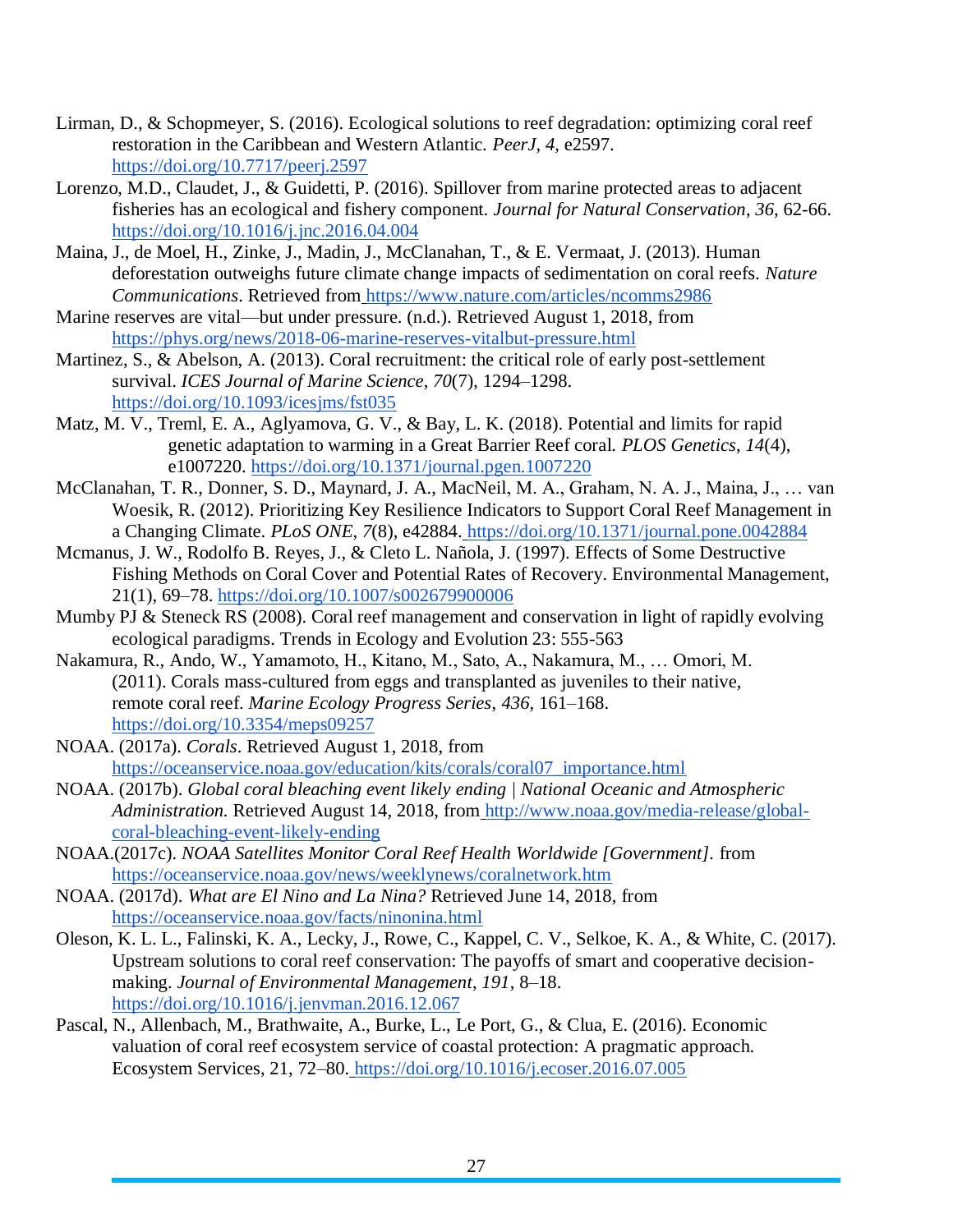- Papahānaumokuākea Marine National Monument. (n.d.). Retrieved August 15, 2018, fro[m](https://www.papahanaumokuakea.gov/) <https://www.papahanaumokuakea.gov/>
- Parkinson, J., Bartels, E., Devlin-Durante, M., Lustic, C., Nedimyer, K., Schopmeyer, S., Lirman, D., LaJeunesse, T.C., & Baums, I. (2018). Extensive transcriptional variation poses a challenge to thermal stress biomarker development for endangered corals. *Molecular Ecology, 27(5)*. <https://doi.org/10.1111/mec.14517>
- Pendleton, L., Comte, A., Langdon, C., Ekstrom, J. A., Cooley, S. R., Suatoni, L., … Ritter, J. (2016). Coral Reefs and People in a High-CO2 World: Where Can Science Make a Difference to People? *PLOS ONE*, *11*(11), e0164699. <https://doi.org/10.1371/journal.pone.0164699>
- Piniak, Greg. (2004, November). Sediment Impacts on Reef Corals in Maui, Hawai'i. Retrieved June 5, 2018, from<https://soundwaves.usgs.gov/2004/11/>
- Potts, J., Wilkings, A., & Lynch, M. (2016). *State of Sustainability Initiatives Review.* Winnipeg: International Institute for Sustainable Development. Retrieved fro[m](http://public.eblib.com/choice/publicfullrecord.aspx?p=4532673) <http://public.eblib.com/choice/publicfullrecord.aspx?p=4532673>
- Reef Resilience Network. (2018, January 26). CORAL REEF MODULE Coastal Development. Retrieved from [http://www.reefresilience.org/coral-reefs/stressors/local-stressors/coastal](http://www.reefresilience.org/coral-reefs/stressors/local-stressors/coastal-development/)[development/](http://www.reefresilience.org/coral-reefs/stressors/local-stressors/coastal-development/)
- Rees, S., Attrill, M., Austen, M., Mangi, S., & Rodwell, L. (2012). A thematic cost-benefit analysis of a marine protected area. *Journal of Environmental Management*. Retrieved fro[m](http://europepmc.org/abstract/MED/23206804) <http://europepmc.org/abstract/MED/23206804>
- Riley, A. (2016a, December 15). Saving a Coral Reef, One Transplant at a Time. *Hakai Magazine Coastal Science and Societies*. Retrieved from [https://www.hakaimagazine.com/news/saving](https://www.hakaimagazine.com/news/saving-coral-reef-one-transplant-time/)[coral-reef-one-transplant-time/](https://www.hakaimagazine.com/news/saving-coral-reef-one-transplant-time/)
- Riley, A. (2016b, March 22). The women with a contoversial plan to save corals. Retrieved fro[m](http://www.bbc.com/earth/story/20160322-the-women-with-a-controversial-plan-to-save-corals) <http://www.bbc.com/earth/story/20160322-the-women-with-a-controversial-plan-to-save-corals>
- Rising, J., & Heal, G. (2014). *Global Benefits of Marine Protected Areas*. Cambridge, Mass: National Bureau of Economic Research. Retrieved from <http://www.nber.org/papers/w19982>
- Risk, M. J., & Edinger, E. (2011). Impacts of Sediment on Coral Reefs. In *Encyclopedia of Modern Coral Reefs* (pp. 575–586). Springer, Dordrecht. [https://doi.org/10.1007/978-90-481-2639-2\\_25](https://doi.org/10.1007/978-90-481-2639-2_25)
- Silverstein, R. N., Cunning, R., & Baker, A. C. (2017). Tenacious D: *Symbiodinium* in clade D remain in reef corals at both high and low temperature extremes despite impairment. *The Journal of Experimental Biology*, *220*(7), 1192–1196. <https://doi.org/10.1242/jeb.148239>